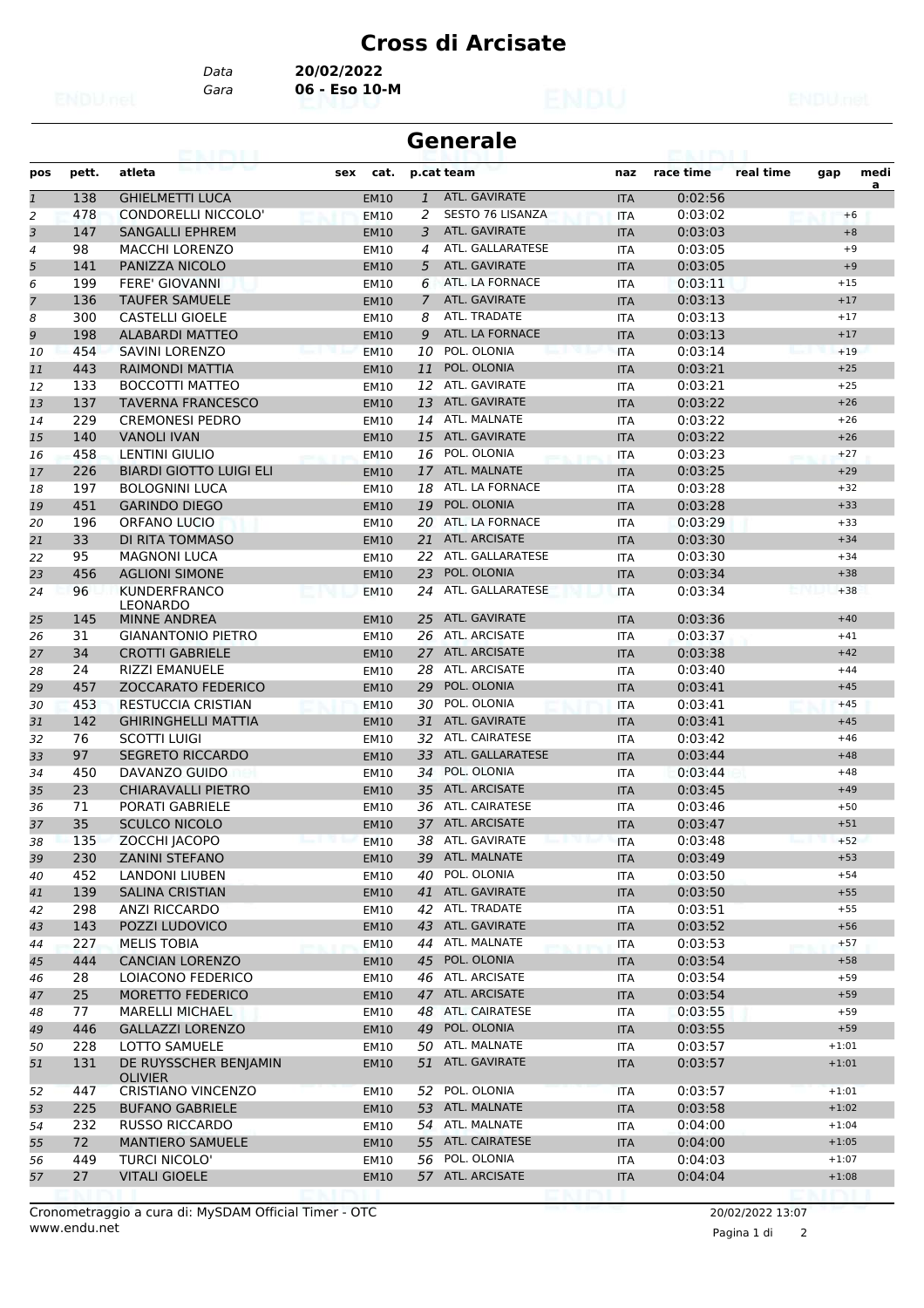# **Generale**

| pos | pett. | atleta                       | cat.<br>sex | p.cat team                | naz        | race time | real time<br>medi<br>gap<br>a |
|-----|-------|------------------------------|-------------|---------------------------|------------|-----------|-------------------------------|
| 58  | 32    | <b>FENDONI DAVIDE</b>        | <b>EM10</b> | ATL. ARCISATE<br>58       | <b>ITA</b> | 0:04:05   | $+1:09$                       |
| 59  | 30    | <b>SICA GIACOMO</b>          | <b>EM10</b> | ATL. ARCISATE<br>59       | <b>ITA</b> | 0:04:07   | $+1:11$                       |
| 60  | 195   | MINUTE LEONARDO              | <b>EM10</b> | ATL. LA FORNACE<br>60     | <b>ITA</b> | 0:04:07   | $+1:12$                       |
| 61  | 130   | <b>OUARD ADAM</b>            | EM10        | ATL. GAVIRATE<br>61       | <b>ITA</b> | 0:04:07   | $+1:12$                       |
| 62  | 22    | <b>ISELLA LEONARDO</b>       | <b>EM10</b> | ATL. ARCISATE<br>62       | <b>ITA</b> | 0:04:12   | $+1:16$                       |
| 63  | 129   | <b>MORINO TOMMASO</b>        | EM10        | ATL. GAVIRATE<br>63       | ITA        | 0:04:12   | $+1:16$                       |
| 64  | 144   | LAUDI JACOPO                 | <b>EM10</b> | ATL. GAVIRATE<br>64       | <b>ITA</b> | 0:04:12   | $+1:16$                       |
| 65  | 231   | <b>CHIKAL YURII</b>          | <b>EM10</b> | ATL. MALNATE<br>65        | <b>ITA</b> | 0:04:13   | $+1:17$                       |
| 66  | 364   | <b>SCOTTI MATTEO</b>         | <b>EM10</b> | CARDATLETICA<br>66.       | <b>ITA</b> | 0:04:13   | $+1:17$                       |
| 67  | 299   | <b>MORGANTI LORENZO</b>      | EM10        | ATL. TRADATE<br>67        | <b>ITA</b> | 0:04:13   | $+1:17$                       |
| 68  | 363   | <b>CURTONI FEDERICO</b>      | <b>EM10</b> | <b>CARDATLETICA</b><br>68 | <b>ITA</b> | 0:04:13   | $+1:18$                       |
| 69  | 445   | <b>CASATI PIETRO</b>         | EM10        | POL. OLONIA<br>69         | <b>ITA</b> | 0:04:15   | $+1:19$                       |
| 70  | 448   | <b>MASIN LORENZO</b>         | <b>EM10</b> | POL. OLONIA<br>70         | <b>ITA</b> | 0:04:15   | $+1:19$                       |
| 71  | 73    | ZAFFARONI LEONARDO           | <b>EM10</b> | ATL. CAIRATESE<br>71      | <b>ITA</b> | 0:04:16   | $+1:20$                       |
| 72  | 74    | <b>CALDIROLI ALESSANDRO</b>  | <b>EM10</b> | ATL. CAIRATESE<br>72      | <b>ITA</b> | 0:04:16   | $+1:21$                       |
| 73  | 75    | <b>MAISANO EDOARDO</b>       | EM10        | ATL. CAIRATESE<br>73      | ITA        | 0:04:18   | $+1:22$                       |
| 74  | 93    | <b>BASSANI MARCO AURELIO</b> | <b>EM10</b> | ATL. GALLARATESE<br>74    | <b>ITA</b> | 0:04:18   | $+1:22$                       |
|     |       |                              |             |                           |            |           |                               |

| <b>ENDU</b> |                                                   | ENDU            |                | <b>ENDU</b> |                           | <b>ENDU</b>    |
|-------------|---------------------------------------------------|-----------------|----------------|-------------|---------------------------|----------------|
|             | ENDU                                              |                 | ENDU           |             | <b>ENDU</b>               |                |
| ENDUMEN     |                                                   | <b>ENDU</b>     |                | <b>ENDU</b> |                           | <b>ENDUnet</b> |
|             | <b>ENDU</b>                                       |                 | <b>ENDU.</b>   |             | <b>ENDU</b>               |                |
| <b>ENDU</b> | ENDU                                              |                 |                | <b>ENDU</b> |                           | <b>ENDU</b>    |
|             | <b>ENDUmet</b>                                    |                 | ENDU           |             | <b>ENDU<sub>JOB</sub></b> |                |
| <b>ENDU</b> |                                                   | ENDU            |                | <b>ENDU</b> |                           | <b>ENDU</b>    |
|             | <b>ENDU</b>                                       |                 | <b>ENDUnet</b> |             | <b>ENDU</b>               |                |
| ENDU        |                                                   | <b>ENDU</b>     |                | <b>ENDU</b> |                           | <b>ENDU</b>    |
|             | ENDU                                              |                 | ENDU           |             | ENDU                      |                |
| ENDU        |                                                   | ENDU            |                | <b>ENDU</b> |                           | <b>ENDU</b>    |
|             |                                                   | <b>ENDU</b> net | <b>ENDU</b>    | ENDUmet     |                           |                |
|             | enemetracia a cura di: MyCDAM Official Timer. OTC |                 |                | <b>ENDI</b> |                           |                |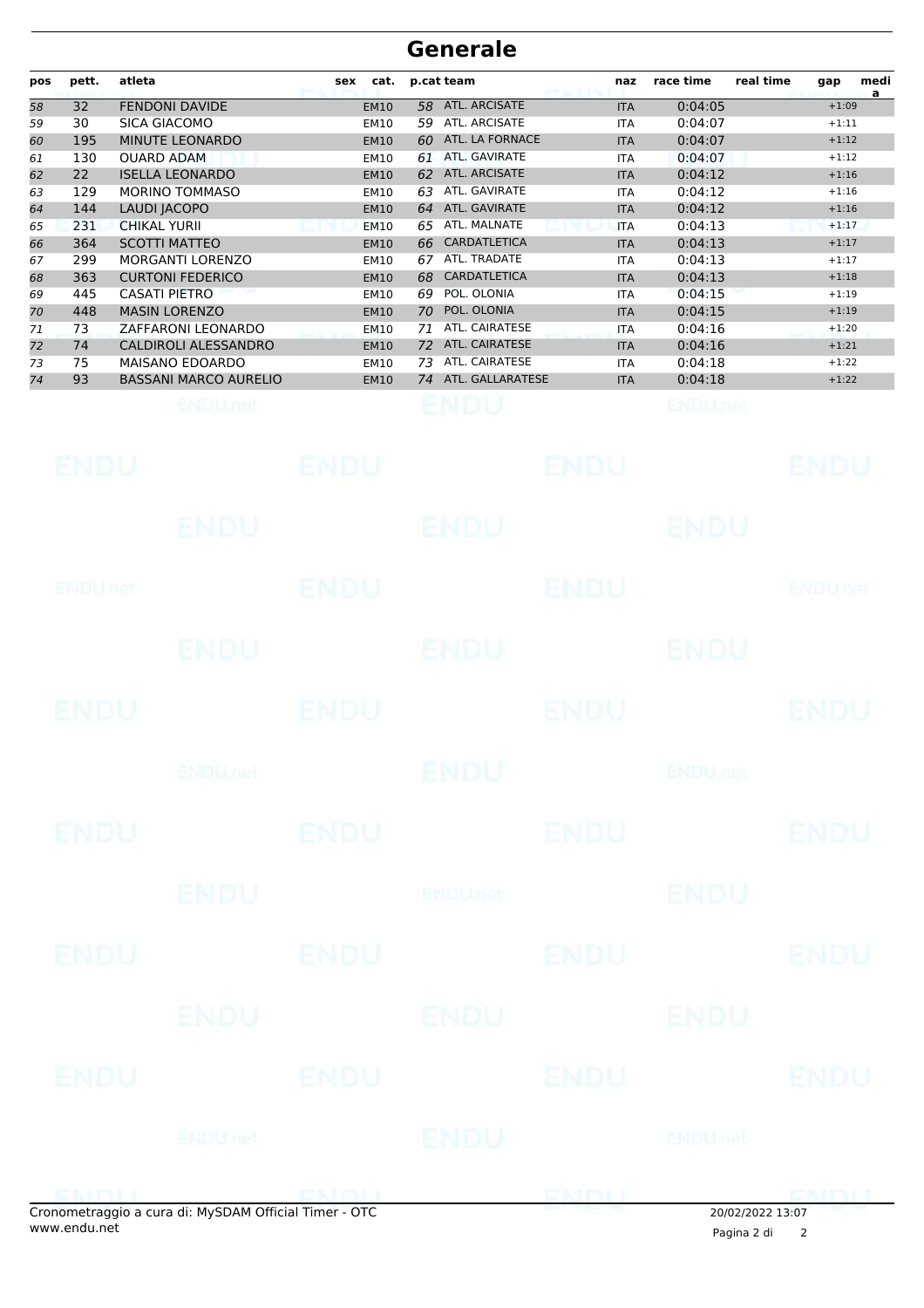*Data* **20/02/2022**

### *Gara* **05 - Eso 10-F**

|                |                |                                             |     |             |              | <b>Generale</b>       |            |           |           |         |           |
|----------------|----------------|---------------------------------------------|-----|-------------|--------------|-----------------------|------------|-----------|-----------|---------|-----------|
| pos            | pett.          | atleta                                      | sex | cat.        |              | p.cat team            | naz        | race time | real time | gap     | medi<br>a |
| $\mathbf{1}$   | 8              | <b>ZAFFANELLI ALESSIA</b>                   |     | EF10        | $\mathbf{1}$ | ATL. ARCISATE         | <b>ITA</b> | 0:03:05   |           |         |           |
| $\overline{2}$ | 359            | <b>DURANI MARTA</b>                         |     | <b>EF10</b> | 2            | CARDATLETICA          | <b>ITA</b> | 0:03:14   |           | $+10$   |           |
| 3              | 63             | <b>ARDENTI ANNA</b>                         |     | <b>EF10</b> | 3            | <b>ATL. CAIRATESE</b> | <b>ITA</b> | 0:03:17   |           | $+13$   |           |
| 4              | 291            | <b>TAMBORINI GRETA</b>                      |     | EF10        | 4            | ATL. TRADATE          | <b>ITA</b> | 0:03:20   |           | $+16$   |           |
| 5              | 114            | <b>BETTO GIULIA</b>                         |     | EF10        | 5            | ATL. GAVIRATE         | <b>ITA</b> | 0:03:25   |           | $+20$   |           |
| 6              | 294            | <b>GESSATI ZOE GABRIELLA</b>                |     | EF10        | 6            | ATL. TRADATE          | <b>ITA</b> | 0:03:26   |           | $+21$   |           |
| 7              | 5              | <b>ZONTA REBECCA</b>                        |     | EF10        | 7            | ATL. ARCISATE         | <b>ITA</b> | 0:03:28   |           | $+24$   |           |
| 8              | 442            | <b>GAMBINI EMMA</b>                         |     | EF10        | 8            | POL. OLONIA           | <b>ITA</b> | 0:03:30   |           | $+25$   |           |
| 9              | 437            | <b>CAPRIOLI REBECCA</b>                     |     | EF10        | 9            | POL. OLONIA           | <b>ITA</b> | 0:03:30   |           | $+26$   |           |
| 10             | 292            | PALMA ARIANNA                               |     | <b>EF10</b> | 10           | ATL. TRADATE          | <b>ITA</b> | 0:03:34   |           | $+30$   |           |
| 11             | 85             | <b>CATTAN NOEMI GIADA</b>                   |     | EF10        | 11           | ATL. GALLARATESE      | <b>ITA</b> | 0:03:36   |           | $+31$   |           |
| 12             | 9              | <b>GASPARI MICHELLE</b>                     |     | EF10        | 12           | ATL. ARCISATE         | <b>ITA</b> | 0:03:36   |           | $+31$   |           |
| 13             | 6              | <b>ZECCHINI SOFIA</b>                       |     | EF10        | 13           | ATL. ARCISATE         | <b>ITA</b> | 0:03:36   |           | $+32$   |           |
| 14             | 293            | ZACCARIA ANNA                               |     | EF10        |              | 14 ATL. TRADATE       | <b>ITA</b> | 0:03:39   |           | $+35$   |           |
| 15             | 441            | <b>FERNANDO ARALIYA</b>                     |     | <b>EF10</b> | 15           | POL. OLONIA           | <b>ITA</b> | 0:03:41   |           | $+37$   |           |
| 16             | 113            | <b>OUARD MALAK</b>                          |     | EF10        | 16           | ATL. GAVIRATE         | ITA        | 0:03:43   |           | $+39$   |           |
| 17             | 439            | <b>FRONTINI SOFIA</b>                       |     | <b>EF10</b> |              | 17 POL. OLONIA        | <b>ITA</b> | 0:03:44   |           | $+40$   |           |
| 18             | 84             | <b>RICCARDI SERENA</b>                      |     | EF10        | 18           | ATL. GALLARATESE      | <b>ITA</b> | 0:03:47   |           | $+42$   |           |
| 19             | 112            | <b>ALLERA VITTORIA</b>                      |     | EF10        | 19           | ATL. GAVIRATE         | <b>ITA</b> | 0:03:49   |           | $+44$   |           |
| 20             | 182            | PELLEGRINI NADIA IRENE                      |     | EF10        |              | 20 ATL. LA FORNACE    | <b>ITA</b> | 0:03:49   |           | $+44$   |           |
| 21             | 216            | <b>BISULCA PERLA</b>                        |     | <b>EF10</b> | 21           | ATL. MALNATE          | <b>ITA</b> | 0:03:51   |           | $+47$   |           |
| 22             | $\overline{7}$ | ANGELLA JACINTA                             |     | EF10        | 22           | ATL. ARCISATE         | <b>ITA</b> | 0:03:52   |           | $+48$   |           |
| 23             | 290            | DE BIAGGI MELISSA                           |     | EF10        |              | 23 ATL. TRADATE       | <b>ITA</b> | 0:03:54   |           | $+50$   |           |
| 24             | 289            | <b>ZUCCA GIORGIA</b>                        |     | <b>EF10</b> | 24           | ATL. TRADATE          | <b>ITA</b> | 0:03:55   |           | $+51$   |           |
| 25             | 440            | <b>FERRARI GLORIA</b>                       |     | EF10        | 25           | POL. OLONIA           | <b>ITA</b> | 0:03:56   |           | $+51$   |           |
| 26             | 180            | SALA MILENA                                 |     | EF10        | 26           | ATL. LA FORNACE       | <b>ITA</b> | 0:03:56   |           | $+51$   |           |
| 27             | 438            | <b>CANCIAMILLA MARGHERITA</b><br><b>YAN</b> |     | EF10        | 27           | POL. OLONIA           | <b>ITA</b> | 0:04:00   |           | $+56$   |           |
| 28             | 60             | <b>BORTOLOTTO ELISA</b>                     |     | EF10        | 28           | ATL. CAIRATESE        | <b>ITA</b> | 0:04:03   |           | $+58$   |           |
| 29             | 288            | <b>SAVIANO CHIARA</b>                       |     | EF10        | 29           | ATL. TRADATE          | <b>ITA</b> | 0:04:04   |           | $+1:00$ |           |
| 30             | 61             | <b>MAGNAGHI VIOLA</b>                       |     | EF10        |              | 30 ATL. CAIRATESE     | <b>ITA</b> | 0:04:08   |           | $+1:04$ |           |
| 31             | 283            | <b>VECCHI IRENE</b>                         |     | <b>EF10</b> |              | 31 ATL. TRADATE       | <b>ITA</b> | 0:04:14   |           | $+1:10$ |           |
| 32             | 285            | <b>GRECO SOFIA</b>                          |     | EF10        | 32           | ATL. TRADATE          | <b>ITA</b> | 0:04:15   |           | $+1:10$ |           |
| 33             | 111            | <b>NALIOTTI EMMA</b>                        |     | EF10        | 33           | ATL. GAVIRATE         | <b>ITA</b> | 0:04:18   |           | $+1:14$ |           |
| 34             | 59             | <b>GALANTINI ILARIA CELESTE</b>             |     | EF10        |              | 34 ATL. CAIRATESE     | <b>ITA</b> | 0:04:19   |           | $+1:14$ |           |
| 35             | 62             | <b>ZAPPAMIGLIO LUCIA</b>                    |     | EF10        | 35           | ATL. CAIRATESE        | <b>ITA</b> | 0:04:19   |           | $+1:14$ |           |
| 36             | 579            | PINZI SOFIA                                 |     | EF10        |              | 36 ATL. GAVIRATE      | <b>ITA</b> | 0:04:30   |           | $+1:25$ |           |
| 37             | 436            | RE SARTU' VITTORIA                          |     | EF10        |              | 37 POL. OLONIA        | <b>ITA</b> | 0:04:31   |           | $+1:27$ |           |
| 38             | 286            | PARIANI MARGHERITA                          |     | EF10        |              | 38 ATL. TRADATE       | ITA        | 0:04:36   |           | $+1:32$ |           |
| 39             | 110            | <b>MAGNONI SOFIA</b>                        |     | EF10        |              | 39 ATL. GAVIRATE      | <b>ITA</b> | 0:04:37   |           | $+1:32$ |           |
| 40             | 215            | <b>BARONI ADELE</b>                         |     | EF10        |              | 40 ATL. MALNATE       | ITA        | 0:04:37   |           | $+1:32$ |           |
| 41             | 287            | <b>GOTTARDELLO ALICE</b>                    |     | EF10        |              | 41 ATL. TRADATE       | <b>ITA</b> | 0:04:38   |           | $+1:34$ |           |
| 42             | 56             | CATTANEO BEATRICE                           |     | EF10        |              | 42 ATL. CAIRATESE     | ITA        | 0:04:41   |           | $+1:36$ |           |
| 43             | 58             | LUBRANO TECLA                               |     | EF10        |              | 43 ATL. CAIRATESE     | <b>ITA</b> | 0:04:44   |           | $+1:40$ |           |
| 44             | 284            | PAVIN EMMA                                  |     | EF10        |              | 44 ATL. TRADATE       | ITA        | 0:04:48   |           | $+1:44$ |           |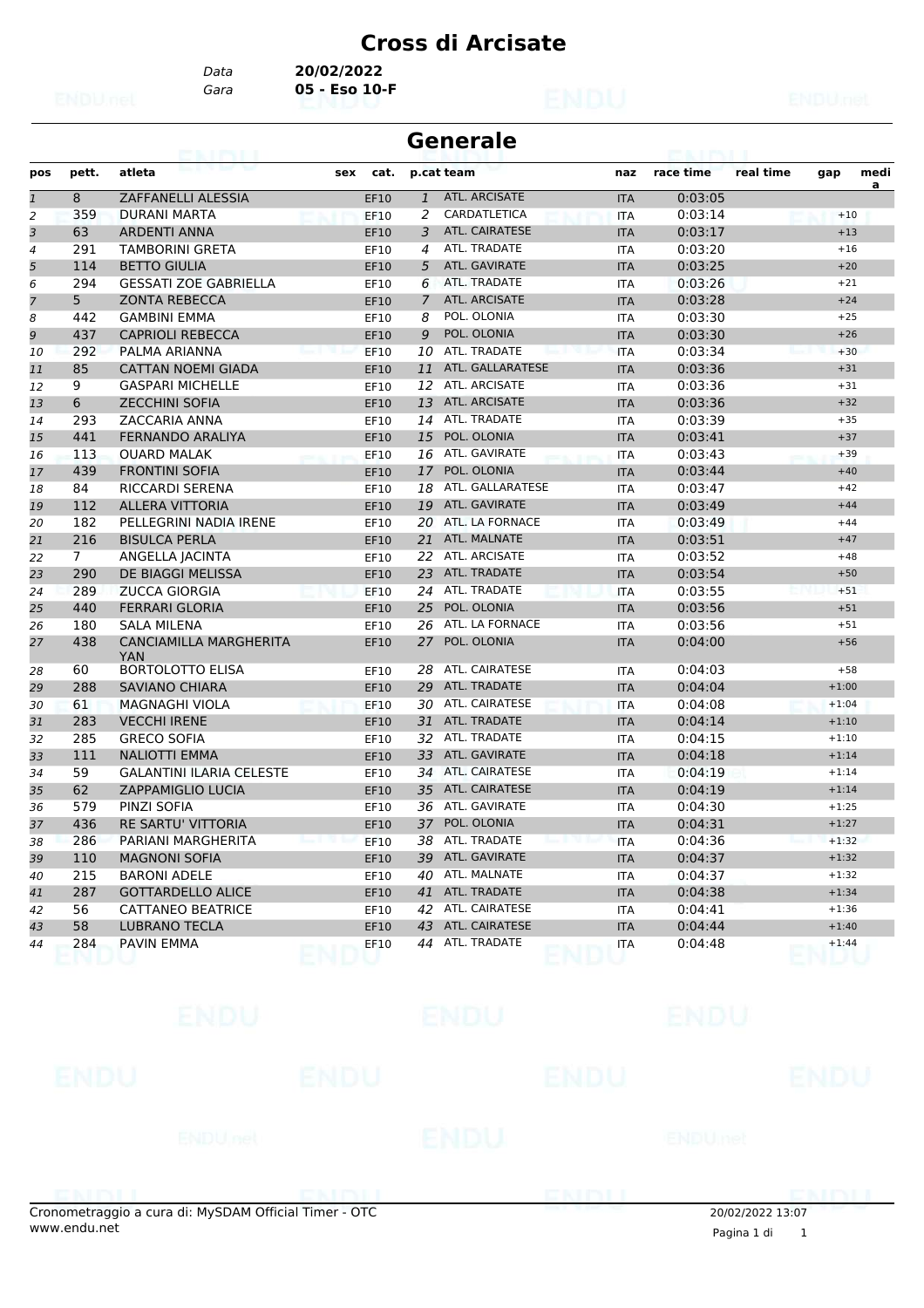*Data* **20/02/2022**

*Gara* **04 - Ragazzi**

|                |       | 63. I KBL                   |           |                | <b>Generale</b>           |            |           |           |         |           |
|----------------|-------|-----------------------------|-----------|----------------|---------------------------|------------|-----------|-----------|---------|-----------|
| pos            | pett. | atleta<br>sex               | cat.      |                | p.cat team                | naz        | race time | real time | gap     | medi<br>a |
| $\overline{1}$ | 244   | <b>MARTIN MATTIA</b>        | <b>RM</b> | $\mathbf{1}$   | ATL. MALNATE              | <b>ITA</b> | 0:04:16   |           |         |           |
| $\overline{c}$ | 154   | <b>GIARDIELLO FEDERICO</b>  | <b>RM</b> | 2              | ATL. GAVIRATE             | <b>ITA</b> | 0:04:21   |           | $+5$    |           |
| 3              | 153   | <b>BOSSI KILIAN</b>         | <b>RM</b> | 3              | ATL. GAVIRATE             | <b>ITA</b> | 0:04:41   |           | $+25$   |           |
| 4              | 497   | PIERIBONI CRISTIAN          | <b>RM</b> | 4              | VARESE ATLETICA A.S.D.    | <b>ITA</b> | 0:04:48   |           | $+33$   |           |
| 5              | 42    | <b>FRANCIOSI MATTEO</b>     | <b>RM</b> | 5              | ATL. ARCISATE             | <b>ITA</b> | 0:04:50   |           | $+34$   |           |
| 6              | 81    | <b>CARABELLI MATTEO</b>     | RM        | 6              | <b>ATL. CAIRATESE</b>     | ITA        | 0:05:05   |           | $+49$   |           |
| $\overline{7}$ | 496   | <b>RIGGI FRANCESCO</b>      | <b>RM</b> | $\overline{7}$ | VARESE ATLETICA A.S.D.    | <b>ITA</b> | 0:05:06   |           | $+50$   |           |
| 8              | 242   | <b>GALEOTTI MATTIA</b>      | <b>RM</b> | 8              | ATL. MALNATE              | <b>ITA</b> | 0:05:09   |           | $+53$   |           |
| 9              | 45    | <b>MAFFEI MICHELE</b>       | <b>RM</b> | 9              | <b>ATL. ARCISATE</b>      | <b>ITA</b> | 0:05:13   |           | $+57$   |           |
| 10             | 43    | CHIARAVALLI GIACOMO         | <b>RM</b> | 10             | ATL. ARCISATE             | <b>ITA</b> | 0:05:15   |           | $+1:00$ |           |
| 11             | 149   | <b>PALATINI DIEGO</b>       | <b>RM</b> | 11             | ATL. GAVIRATE             | <b>ITA</b> | 0:05:19   |           | $+1:03$ |           |
| 12             | 479   | PIROVANO MARCO              | RM        | 12             | <b>SESTO 76 LISANZA</b>   | <b>ITA</b> | 0:05:20   |           | $+1:04$ |           |
| 13             | 240   | <b>CORRIAS CHRISTIAN</b>    | <b>RM</b> | 13             | ATL. MALNATE              | <b>ITA</b> | 0:05:21   |           | $+1:05$ |           |
| 14             | 481   | LANGE' NICCOLO'             | <b>RM</b> | 14             | <b>SESTO 76 LISANZA</b>   | <b>ITA</b> | 0:05:21   |           | $+1:05$ |           |
| 15             | 203   | <b>ZANVETTORE SIMONE</b>    | <b>RM</b> | 15             | ATL. LA FORNACE           | <b>ITA</b> | 0:05:23   |           | $+1:07$ |           |
| 16             | 155   | <b>BOTTELLI MARTINO</b>     | <b>RM</b> |                | 16 ATL. GAVIRATE          | <b>ITA</b> | 0:05:29   |           | $+1:13$ |           |
| 17             | 36    | <b>FUCINA MASSIMO</b>       | <b>RM</b> | 17             | ATL. ARCISATE             | <b>ITA</b> | 0:05:29   |           | $+1:14$ |           |
| 18             | 241   | <b>PLANO GABRIELE</b>       | RM        | 18             | ATL. MALNATE              | <b>ITA</b> | 0:05:30   |           | $+1:14$ |           |
| 19             | 238   | <b>BIARDI GALILEO PAOLO</b> | <b>RM</b> | 19             | ATL. MALNATE              | <b>ITA</b> | 0:05:31   |           | $+1:15$ |           |
| 20             | 302   | <b>ANTONINI RICCARDO</b>    | <b>RM</b> | 20             | ATL. TRADATE              | <b>ITA</b> | 0:05:31   |           | $+1:15$ |           |
| 21             | 46    | <b>CATTANEO GIACOMO</b>     | <b>RM</b> | 21             | ATL. ARCISATE             | <b>ITA</b> | 0:05:32   |           | $+1:16$ |           |
| 22             | 202   | <b>MADDALENA MARCO</b>      | <b>RM</b> |                | 22 ATL. LA FORNACE        | <b>ITA</b> | 0:05:32   |           | $+1:16$ |           |
| 23             | 473   | <b>FORIGLIO STEFANO</b>     | <b>RM</b> | 23             | <b>PRO-SPORT RUNNING</b>  | <b>ITA</b> | 0:05:33   |           | $+1:17$ |           |
| 24             | 101   | <b>MILANI GABRIELE</b>      | <b>RM</b> | 24             | ATL. GALLARATESE          | <b>ITA</b> | 0:05:33   |           | $+1:17$ |           |
| 25             | 39    | DE BLASI FEDERICO           | <b>RM</b> | 25             | ATL. ARCISATE             | <b>ITA</b> | 0:05:35   |           | $+1:19$ |           |
| 26             | 150   | POTENZONI RICCARDO          | <b>RM</b> | 26             | ATL. GAVIRATE             | <b>ITA</b> | 0:05:36   |           | $+1:20$ |           |
| 27             | 151   | <b>LILLA LUCA</b>           | <b>RM</b> | 27             | ATL. GAVIRATE             | <b>ITA</b> | 0:05:37   |           | $+1:21$ |           |
| 28             | 103   | <b>TESTA MASSIMILIANO</b>   | <b>RM</b> |                | 28 ATL. GALLARATESE       | <b>ITA</b> | 0:05:38   |           | $+1:22$ |           |
| 29             | 365   | POLLONI GIOVANNI            | <b>RM</b> | 29             | <b>CARDATLETICA</b>       | <b>ITA</b> | 0:05:39   |           | $+1:23$ |           |
| 30             | 234   | <b>CASAGRANDE GIOELE</b>    | RM        | 30             | ATL. MALNATE              | <b>ITA</b> | 0:05:40   |           | $+1:25$ |           |
| 31             | 243   | <b>CUZZOCREA SIMONE</b>     | <b>RM</b> | 31             | ATL. MALNATE              | <b>ITA</b> | 0:05:41   |           | $+1:25$ |           |
| 32             | 152   | <b>MAGNONI GIOELE</b>       | <b>RM</b> | 32             | ATL. GAVIRATE             | <b>ITA</b> | 0:05:41   |           | $+1:25$ |           |
| 33             | 235   | <b>PARISE DIEGO</b>         | <b>RM</b> | 33             | ATL. MALNATE              | <b>ITA</b> | 0:05:41   |           | $+1:25$ |           |
| 34             | 239   | CAVALLARO MATTEO            | <b>RM</b> |                | 34 ATL. MALNATE           | <b>ITA</b> | 0:05:41   |           | $+1:25$ |           |
| 35             | 41    | <b>BREMBILLA GIACOMO</b>    | <b>RM</b> | 35             | ATL. ARCISATE             | <b>ITA</b> | 0:05:41   |           | $+1:26$ |           |
| 36             | 237   | <b>SCATOLINI TOMMASO</b>    | RM        | 36             | ATL. MALNATE              | ITA        | 0:05:42   |           | $+1:26$ |           |
| 37             | 38    | <b>OSSOLA EMANUELE</b>      | <b>RM</b> |                | 37 ATL. ARCISATE          | <b>ITA</b> | 0:05:42   |           | $+1:27$ |           |
| 38             | 480   | <b>IOZZI LORENZO</b>        | <b>RM</b> |                | 38 SESTO 76 LISANZA       | <b>ITA</b> | 0:05:46   |           | $+1:30$ |           |
| 39             | 104   | DONADELLO LUCA              | <b>RM</b> |                | 39 ATL. GALLARATESE       | <b>ITA</b> | 0:05:52   |           | $+1:36$ |           |
| 40             | 498   | CANTALUPPI PIERCRISTIAN     | RM        |                | 40 VARESE ATLETICA A.S.D. | ITA        | 0:05:52   |           | $+1:36$ |           |
| 41             | 148   | <b>BASSOLA GIULIO</b>       | <b>RM</b> |                | 41 ATL. GAVIRATE          | <b>ITA</b> | 0:06:00   |           | $+1:44$ |           |
| 42             | 102   | DELLEA ALESSANDRO           | RM        |                | 42 ATL. GALLARATESE       | ITA        | 0:06:08   |           | $+1:52$ |           |
| 43             | 80    | <b>SANTINON DAVIDE</b>      | <b>RM</b> |                | 43 ATL. CAIRATESE         | <b>ITA</b> | 0:06:14   |           | $+1:58$ |           |
| 44             | 78    | <b>CODARI LORENZO</b>       | RM        |                | 44 ATL. CAIRATESE         | ITA        | 0:06:15   |           | $+1:59$ |           |
| 45             | 236   | <b>SCAZZOLA SAMUELE</b>     | <b>RM</b> |                | 45 ATL. MALNATE           | <b>ITA</b> | 0:06:15   |           | $+1:59$ |           |
| 46             | 79    | <b>FOSSA NICCOLO'</b>       | <b>RM</b> |                | 46 ATL. CAIRATESE         | <b>ITA</b> | 0:06:16   |           | $+2:00$ |           |
| 47             | 44    | <b>DALLA CASA MARCO</b>     | <b>RM</b> |                | 47 ATL. ARCISATE          | <b>ITA</b> | 0:06:18   |           | $+2:02$ |           |
| 48             | 40    | MAZZOLA FEDERICO            | RM        |                | 48 ATL. ARCISATE          | ITA        | 0:06:27   |           | $+2:11$ |           |
| 49             | 303   | <b>GHIRALDI SOK LEAP</b>    | <b>RM</b> |                | 49 ATL. TRADATE           | <b>ITA</b> | 0:06:31   |           | $+2:16$ |           |
| 50             | 301   | <b>CONTINI ALESSIO</b>      | <b>RM</b> |                | 50 ATL. TRADATE           | ITA        | 0:06:33   |           | $+2:18$ |           |
| 51             | 37    | <b>SCAGLIONE ANDREA</b>     | <b>RM</b> |                | 51 ATL. ARCISATE          | <b>ITA</b> | 0:06:41   |           | $+2:25$ |           |
| 52             | 495   | DE GUIDA ANDREA             | <b>RM</b> |                | 52 VARESE ATLETICA A.S.D. | ITA        | 0:07:02   |           | $+2:46$ |           |
| 53             | 201   | MINUTE LORENZO              | <b>RM</b> |                | 53 ATL. LA FORNACE        | <b>ITA</b> | 0:07:08   |           | $+2:53$ |           |
|                |       |                             |           |                |                           |            |           |           |         |           |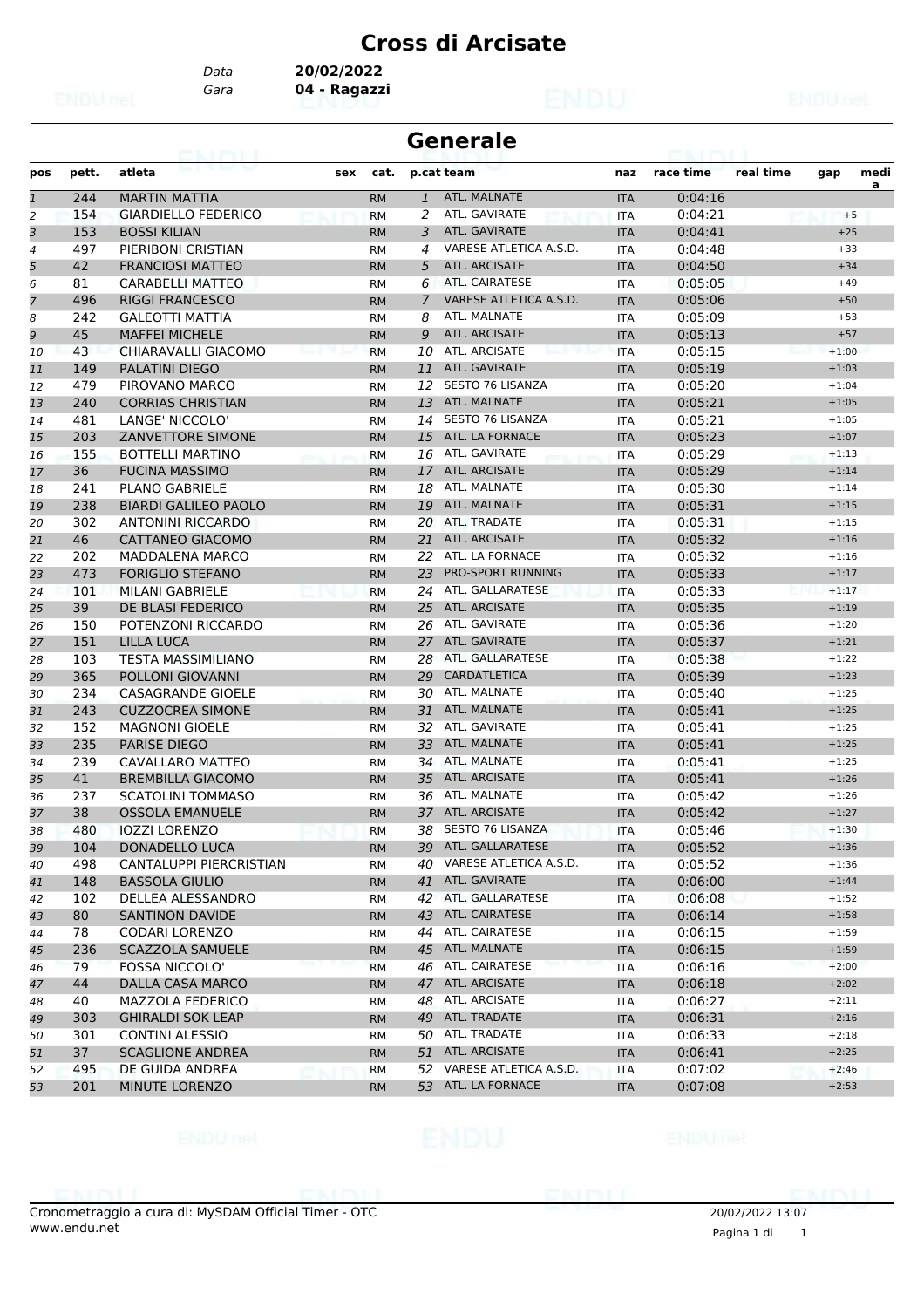*Data* **20/02/2022**

*Gara* **03 - Ragazze**

| <b>Generale</b><br><b>PEACE PACE II</b><br><b>PERSONAL BURNISH DI</b> |       |                                            |     |           |              |                          |            |           |                          |  |  |
|-----------------------------------------------------------------------|-------|--------------------------------------------|-----|-----------|--------------|--------------------------|------------|-----------|--------------------------|--|--|
| pos                                                                   | pett. | atleta                                     | sex | cat.      |              | p.cat team               | naz        | race time | real time<br>medi<br>gap |  |  |
| $\mathbf{1}$                                                          | 247   | <b>MAIRA ANNA</b>                          |     | <b>RF</b> | $\mathbf{1}$ | ATL. O.S.A. SARONNO LIB. | <b>ITA</b> | 0:05:09   | a                        |  |  |
| 2                                                                     | 295   | MUNARETTI CAMILLA                          |     | <b>RF</b> | 2            | ATL. TRADATE             | <b>ITA</b> | 0:05:09   |                          |  |  |
| 3                                                                     | 189   | <b>FERE' ANNA</b>                          |     | <b>RF</b> | 3            | ATL. LA FORNACE          | <b>ITA</b> | 0:05:11   | $+3$                     |  |  |
| 4                                                                     | 120   | <b>BOSE' LUCIA</b>                         |     | <b>RF</b> | 4            | ATL. GAVIRATE            | <b>ITA</b> | 0:05:13   | $+5$                     |  |  |
| 5                                                                     | 362   | <b>INGLESE AMELIA</b>                      |     | <b>RF</b> | 5            | <b>CARDATLETICA</b>      | <b>ITA</b> | 0:05:19   | $+11$                    |  |  |
| 6                                                                     | 472   | <b>MORABITO FRANCESCA</b>                  |     | RF        | 6            | PRO-SPORT RUNNING        | <b>ITA</b> | 0:05:24   | $+16$                    |  |  |
| $\overline{7}$                                                        | 70    | <b>FANTIN GIULIA</b>                       |     | <b>RF</b> | 7            | <b>ATL. CAIRATESE</b>    | <b>ITA</b> | 0:05:29   | $+20$                    |  |  |
| 8                                                                     | 417   | <b>SERIO LUDOVICA</b>                      |     | <b>RF</b> | 8            | N. ATL. VARESE           | <b>ITA</b> | 0:05:32   | $+24$                    |  |  |
| 9                                                                     | 13    | <b>ARMAGNO SARA</b>                        |     | <b>RF</b> | 9            | <b>ATL. ARCISATE</b>     | <b>ITA</b> | 0:05:32   | $+24$                    |  |  |
| 10                                                                    | 67    | <b>FANTINI GLORIA</b>                      |     | <b>RF</b> | 10           | ATL. CAIRATESE           | <b>ITA</b> | 0:05:33   | $+25$                    |  |  |
| 11                                                                    | 184   | PAGANI ELISA                               |     | <b>RF</b> | 11           | ATL. LA FORNACE          | <b>ITA</b> | 0:05:34   | $+26$                    |  |  |
| 12                                                                    | 418   | <b>SELLE MARGHERITA</b>                    |     | <b>RF</b> |              | 12 N. ATL. VARESE        | <b>ITA</b> | 0:05:37   | $+28$                    |  |  |
| 13                                                                    | 16    | <b>ALBERGATORE ALESSIA</b><br><b>MARIA</b> |     | <b>RF</b> | 13           | <b>ATL. ARCISATE</b>     | <b>ITA</b> | 0:05:43   | $+35$                    |  |  |
| 14                                                                    | 416   | CRUGNOLA ANNALISA                          |     | <b>RF</b> |              | 14 N. ATL. VARESE        | <b>ITA</b> | 0:05:43   | $+35$                    |  |  |
| 15                                                                    | 192   | <b>GRANATO SOFIA</b>                       |     | <b>RF</b> | 15           | ATL. LA FORNACE          | <b>ITA</b> | 0:05:44   | $+36$                    |  |  |
| 16                                                                    | 87    | DI LENARDO CECILIA                         |     | <b>RF</b> |              | 16 ATL. GALLARATESE      | <b>ITA</b> | 0:05:48   | $+40$                    |  |  |
| 17                                                                    | 187   | <b>PAOLINELLI GIORGIA</b>                  |     | <b>RF</b> |              | 17 ATL. LA FORNACE       | <b>ITA</b> | 0:05:49   | $+41$                    |  |  |
| 18                                                                    | 218   | <b>GANASSALI GIORGIA</b>                   |     | RF        |              | 18 ATL. MALNATE          | ITA        | 0:05:49   | $+41$                    |  |  |
| 19                                                                    | 191   | <b>VINCI ELENA</b>                         |     | <b>RF</b> |              | 19 ATL. LA FORNACE       | <b>ITA</b> | 0:05:50   | $+42$                    |  |  |
| 20                                                                    | 186   | <b>MARTIGNONI MATILDE</b>                  |     | <b>RF</b> |              | 20 ATL. LA FORNACE       | <b>ITA</b> | 0:05:50   | $+42$                    |  |  |
| 21                                                                    | 116   | <b>BARCO EMMA</b>                          |     | <b>RF</b> | 21           | ATL. GAVIRATE            | <b>ITA</b> | 0:05:50   | $+42$                    |  |  |
| 22                                                                    | 188   | <b>TARTAGLIONE GAIA</b>                    |     | RF        |              | 22 ATL. LA FORNACE       | <b>ITA</b> | 0:05:53   | $+45$                    |  |  |
| 23                                                                    | 119   | <b>TANASI MELISSA</b>                      |     | <b>RF</b> | 23           | ATL. GAVIRATE            | <b>ITA</b> | 0:05:55   | $+46$                    |  |  |
| 24                                                                    | 415   | MENTASTI LAVINIA                           |     | RF        | 24           | N. ATL. VARESE           | <b>ITA</b> | 0:05:58   | $+50$                    |  |  |
| 25                                                                    | 86    | <b>FILEPPO GIULIA</b>                      |     | <b>RF</b> | 25           | ATL. GALLARATESE         | <b>ITA</b> | 0:06:04   | $+55$                    |  |  |
| 26                                                                    | 183   | <b>AMBROSI ALICE</b>                       |     | <b>RF</b> |              | 26 ATL. LA FORNACE       | <b>ITA</b> | 0:06:09   | $+1:01$                  |  |  |
| 27                                                                    | 88    | <b>CANTINIERI ADELE</b><br>CARLOTTA        |     | <b>RF</b> | 27           | ATL. GALLARATESE         | <b>ITA</b> | 0:06:11   | $+1:03$                  |  |  |
| 28                                                                    | 12    | <b>MURAGLIA SOFIA</b>                      |     | RF        |              | 28 ATL. ARCISATE         | ITA        | 0:06:13   | $+1:04$                  |  |  |
| 29                                                                    | 360   | <b>CASATI BEATRICE</b>                     |     | <b>RF</b> | 29           | <b>CARDATLETICA</b>      | <b>ITA</b> | 0:06:14   | $+1:05$                  |  |  |
| 30                                                                    | 69    | <b>PONTI ELISA</b>                         |     | <b>RF</b> |              | 30 ATL. CAIRATESE        | <b>ITA</b> | 0:06:14   | $+1:06$                  |  |  |
| 31                                                                    | 426   | <b>BRESSAN ANITA</b>                       |     | <b>RF</b> | 31           | OXYGEN TRIATHLON A.S.D.  | <b>ITA</b> | 0:06:15   | $+1:07$                  |  |  |
| 32                                                                    | 220   | <b>BOLLA VIVIENNE</b>                      |     | RF        |              | 32 ATL. MALNATE          | <b>ITA</b> | 0:06:18   | $+1:10$                  |  |  |
| 33                                                                    | 10    | <b>HAROIAN MAYA</b>                        |     | <b>RF</b> |              | 33 ATL. ARCISATE         | <b>ITA</b> | 0:06:21   | $+1:13$                  |  |  |
| 34                                                                    | 117   | DI MARCO NICOLE                            |     | RF        |              | 34 ATL. GAVIRATE         | ITA        | 0:06:22   | $+1:13$                  |  |  |
| 35                                                                    | 185   | <b>CUCCURU LINDA</b>                       |     | <b>RF</b> | 35           | ATL. LA FORNACE          | <b>ITA</b> | 0:06:23   | $+1:15$                  |  |  |
| 36                                                                    | 121   | <b>FERRONI ASIA</b>                        |     | <b>RF</b> |              | 36 ATL. GAVIRATE         | <b>ITA</b> | 0:06:26   | $+1:17$                  |  |  |
| 37                                                                    | 510   | <b>LOMAZZI ALICE</b>                       |     | <b>RF</b> |              | 37 ATL. CAIRATESE        | <b>ITA</b> | 0:06:36   | $+1:28$                  |  |  |
| 38                                                                    | 297   | DE BIAGGI VALENTINA                        |     | RF        |              | 38 ATL. TRADATE          | <b>ITA</b> | 0:06:37   | $+1:29$                  |  |  |
| 39                                                                    | 66    | <b>CRUCCU SARA</b>                         |     | <b>RF</b> |              | 39 ATL. CAIRATESE        | <b>ITA</b> | 0:06:40   | $+1:32$                  |  |  |
| 40                                                                    | 221   | <b>GALLO BEATRICE</b>                      |     | RF        |              | 40 ATL. MALNATE          | ITA        | 0:06:42   | $+1:34$                  |  |  |
| 41                                                                    | 115   | DE FELICE ALICE                            |     | <b>RF</b> |              | 41 ATL. GAVIRATE         | <b>ITA</b> | 0:06:44   | $+1:36$                  |  |  |
| 42                                                                    | 296   | <b>ZEHHAF LINA</b>                         |     | RF        |              | 42 ATL. TRADATE          | ITA        | 0:06:49   | $+1:40$                  |  |  |
| 43                                                                    | 217   | REGONDI INES ROSANNA                       |     | <b>RF</b> |              | 43 ATL. MALNATE          | <b>ITA</b> | 0:07:01   | $+1:53$                  |  |  |
| 44                                                                    | 361   | ANNUNZIATA ELISA                           |     | <b>RF</b> |              | 44 CARDATLETICA          | <b>ITA</b> | 0:07:03   | $+1:55$                  |  |  |
| 45                                                                    | 68    | PONTIS GIULIA MARIA                        |     | <b>RF</b> |              | 45 ATL. CAIRATESE        | <b>ITA</b> | 0:08:23   | $+3:15$                  |  |  |
| 46                                                                    | 118   | DE RUYSSCHER SOFIE<br>VALENTINA            |     | RF        |              | 46 ATL. GAVIRATE         | ITA        | 0:09:32   | $+4:24$                  |  |  |
|                                                                       |       |                                            |     |           |              |                          |            |           |                          |  |  |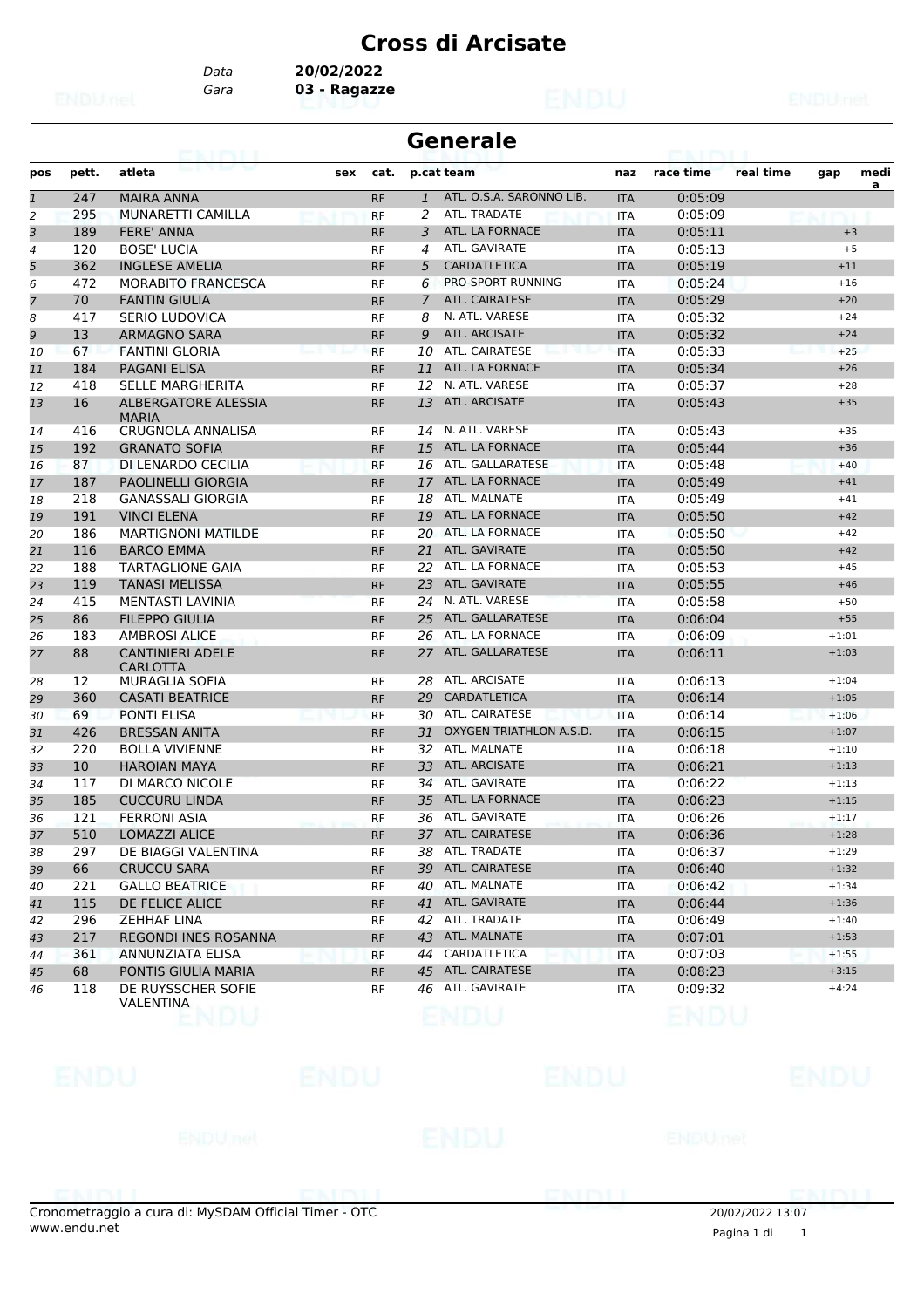*Data* **20/02/2022**

*Gara* **02 - Cadetti**

|                |       | 63. I KBL                            |     |           |                | <b>Generale</b>                 |            |           |           |         |      |
|----------------|-------|--------------------------------------|-----|-----------|----------------|---------------------------------|------------|-----------|-----------|---------|------|
| pos            | pett. | atleta                               | sex | cat.      |                | p.cat team                      | naz        | race time | real time | gap     | medi |
| $\mathbf{1}$   | 161   | AMBROSIO RICCARDO                    |     | <b>CM</b> | $\mathbf{1}$   | ATL. GAVIRATE                   | <b>ITA</b> | 0:09:24   |           |         | a    |
| 2              | 470   | <b>TRAVAINI MATTEO</b>               |     | <b>CM</b> | 2              | PRO PATRIA A.R.C. BUSTO A.      | <b>ITA</b> | 0:09:27   |           | $+3$    |      |
| 3              | 160   | <b>BERNARDINI CARLO</b>              |     | <b>CM</b> | 3              | ATL. GAVIRATE                   | <b>ITA</b> | 0:09:27   |           | $+4$    |      |
| 4              | 246   | <b>ARRIGHI LUCA</b>                  |     | <b>CM</b> | 4              | ATL. MALNATE                    | <b>ITA</b> | 0:09:49   |           | $+26$   |      |
| 5              | 504   | LAMPUGNANI NICOLO'                   |     | <b>CM</b> | 5              | VARESE ATLETICA A.S.D.          | <b>ITA</b> | 0:10:15   |           | $+52$   |      |
| 6              | 163   | <b>VASI SIMONE</b>                   |     | СM        | 6              | ATL. GAVIRATE                   | ITA        | 0:10:26   |           | $+1:02$ |      |
| $\overline{7}$ | 474   | <b>MORABITO ANTONIO</b>              |     | <b>CM</b> | $\overline{7}$ | PRO-SPORT RUNNING               | <b>ITA</b> | 0:10:28   |           | $+1:05$ |      |
| 8              | 500   | <b>FURNO FILIPPO</b>                 |     | <b>CM</b> | 8              | VARESE ATLETICA A.S.D.          | <b>ITA</b> | 0:10:29   |           | $+1:06$ |      |
| 9              | 83    | <b>WAGNER ANDREA</b>                 |     | CM        | 9              | <b>ATL. CAIRATESE</b>           | <b>ITA</b> | 0:10:32   |           | $+1:09$ |      |
| 10             | 162   | <b>CONSTANTIN DAVID</b><br>ALEXANDRU |     | <b>CM</b> | 10             | ATL. GAVIRATE                   | <b>ITA</b> | 0:10:40   |           | $+1:17$ |      |
| 11             | 47    | <b>LOMBARDO ALESSIO</b>              |     | <b>CM</b> | 11             | ATL. ARCISATE                   | <b>ITA</b> | 0:10:40   |           | $+1:17$ |      |
| 12             | 501   | <b>DONI GIORGIO</b>                  |     | <b>CM</b> | 12             | VARESE ATLETICA A.S.D.          | <b>ITA</b> | 0:10:41   |           | $+1:18$ |      |
| 13             | 257   | <b>LUCIONI MATTIA</b>                |     | CM        | 13             | ATL. O.S.A. SARONNO LIB.        | <b>ITA</b> | 0:10:42   |           | $+1:19$ |      |
| 14             | 156   | SANGALLI ELIAS                       |     | <b>CM</b> | 14             | ATL. GAVIRATE                   | <b>ITA</b> | 0:10:45   |           | $+1:22$ |      |
| 15             | 158   | <b>TAVERNA ALESSANDRO</b>            |     | <b>CM</b> | 15             | ATL. GAVIRATE                   | <b>ITA</b> | 0:10:57   |           | $+1:33$ |      |
| 16             | 178   | <b>IMPERIALI ALESSANDRO</b>          |     | <b>CM</b> | 16             | ATL. IRIENSE VOGHERA            | <b>ITA</b> | 0:10:59   |           | $+1:36$ |      |
| 17             | 370   | <b>BELLI MATTEO</b>                  |     | <b>CM</b> | 17             | <b>CUS INSUBRIA VARESE COMO</b> | <b>ITA</b> | 0:11:02   |           | $+1:39$ |      |
| 18             | 482   | SIENA GIONA                          |     | <b>CM</b> | 18             | <b>SESTO 76 LISANZA</b>         | <b>ITA</b> | 0:11:05   |           | $+1:41$ |      |
| 19             | 369   | <b>ALINI LUCA</b>                    |     | CM        | 19             | <b>CUS INSUBRIA VARESE COMO</b> | <b>ITA</b> | 0:11:08   |           | $+1:45$ |      |
| 20             | 305   | <b>CRIPPA ANDREA</b>                 |     | <b>CM</b> |                | 20 ATL. TRADATE                 | <b>ITA</b> | 0:11:12   |           | $+1:49$ |      |
| 21             | 106   | PICANO ALESSANDRO                    |     | <b>CM</b> | 21             | ATL. GALLARATESE                | <b>ITA</b> | 0:11:15   |           | $+1:52$ |      |
| 22             | 256   | OTTOLINI VALERIO                     |     | <b>CM</b> | 22             | ATL. O.S.A. SARONNO LIB.        | ITA        | 0:11:23   |           | $+2:00$ |      |
| 23             | 469   | <b>ARRIGHI MATEOS</b>                |     | <b>CM</b> | 23             | PRO PATRIA A.R.C. BUSTO A.      | <b>ITA</b> | 0:11:26   |           | $+2:03$ |      |
| 24             | 164   | <b>PARINI MATTEO</b>                 |     | <b>CM</b> | 24             | ATL. GAVIRATE                   | <b>ITA</b> | 0:11:28   |           | $+2:04$ |      |
| 25             | 308   | KHALDOUNE YASSINE                    |     | CM        | 25             | ATL. TRADATE                    | <b>ITA</b> | 0:11:28   |           | $+2:05$ |      |
| 26             | 166   | STETSKYY ALESSANDRO                  |     | <b>CM</b> | 26             | ATL. GAVIRATE                   | <b>ITA</b> | 0:11:33   |           | $+2:09$ |      |
| 27             | 306   | <b>MIGLIORINI RICCARDO</b>           |     | <b>CM</b> | 27             | ATL. TRADATE                    | <b>ITA</b> | 0:11:36   |           | $+2:13$ |      |
| 28             | 157   | <b>BATTAGGI MARTINO</b>              |     | СM        | 28             | ATL. GAVIRATE                   | ITA        | 0:11:47   |           | $+2:24$ |      |
| 29             | 49    | <b>HELDENS PIERRE</b>                |     | <b>CM</b> | 29             | ATL. ARCISATE                   | <b>ITA</b> | 0:11:50   |           | $+2:27$ |      |
| 30             | 245   | <b>BIOTTI SAMUELE</b>                |     | <b>CM</b> | 30             | ATL. MALNATE                    | <b>ITA</b> | 0:11:51   |           | $+2:27$ |      |
| 31             | 259   | <b>ACETI GIACOMO</b>                 |     | CM        | 31             | ATL. O.S.A. SARONNO LIB.        | <b>ITA</b> | 0:11:55   |           | $+2:32$ |      |
| 32             | 159   | <b>ROSSI ANDREA</b>                  |     | <b>CM</b> | 32             | ATL. GAVIRATE                   | <b>ITA</b> | 0:12:02   |           | $+2:39$ |      |
| 33             | 503   | <b>LONGHIN MATTIA</b>                |     | <b>CM</b> | 33             | VARESE ATLETICA A.S.D.          | <b>ITA</b> | 0:12:20   |           | $+2:56$ |      |
| 34             | 485   | DE LIGUORO MATTEO                    |     | СM        | 34             | <b>SESTO 76 LISANZA</b>         | ITA        | 0:12:27   |           | $+3:04$ |      |
| 35             | 499   | <b>MAMOLO TONA</b>                   |     | <b>CM</b> | 35             | VARESE ATLETICA A.S.D.          | <b>ITA</b> | 0:12:33   |           | $+3:09$ |      |
| 36             | 260   | <b>GIUDICE EMANUELE</b>              |     | СM        | 36             | ATL. O.S.A. SARONNO LIB.        | <b>ITA</b> | 0:12:33   |           | $+3:09$ |      |
| 37             | 165   | <b>ANGEI MARCO</b>                   |     | <b>CM</b> |                | 37 ATL. GAVIRATE                | <b>ITA</b> | 0:12:39   |           | $+3:16$ |      |
| 38             | 483   | ROSILIO FEDERICO                     |     | <b>CM</b> |                | 38 SESTO 76 LISANZA             | ITA        | 0:12:43   |           | $+3:19$ |      |
| 39             | 304   | <b>CESCHINA SIMONE PIETRO</b>        |     | <b>CM</b> |                | 39 ATL. TRADATE                 | <b>ITA</b> | 0:12:58   |           | $+3:35$ |      |
| 40             | 502   | <b>FOSSA EDOARDO LUIGI</b>           |     | СM        | 40             | VARESE ATLETICA A.S.D.          | ITA        | 0:14:01   |           | $+4:38$ |      |
| 41             | 484   | <b>CHIARCHIARO MATTEO</b>            |     | <b>CM</b> |                | 41 SESTO 76 LISANZA             | <b>ITA</b> | 0:14:15   |           | $+4:52$ |      |
| 42             | 82    | ROSSI GABRIELE CRISTIA               |     | CМ        |                | 42 ATL. CAIRATESE               | ITA        | 0:14:45   |           | $+5:21$ |      |
| 43             | 255   | <b>ROMANO' GABRIELE</b>              |     | CM        | 43             | ATL. O.S.A. SARONNO LIB.        | <b>ITA</b> | 0:14:57   |           | $+5:33$ |      |
| 44             | 258   | ARCERI EDOARDO                       |     | CM        |                | 44 ATL. O.S.A. SARONNO LIB.     | ITA        | 0:18:08   |           | $+8:45$ |      |

|                         | ENDU <sup>1</sup> |                              | ENDU        |                         | <b>ENDU</b>    |                          |
|-------------------------|-------------------|------------------------------|-------------|-------------------------|----------------|--------------------------|
| ENDU                    |                   | <b>ENDU</b>                  |             |                         | <b>ENDU</b>    | <b>ENDU</b>              |
|                         | <b>ENDUnet</b>    |                              | <b>ENDU</b> |                         | <b>ENDUmet</b> |                          |
| <b>ES INTERNATIONAL</b> |                   | <b>THE REPORT OF A RIVER</b> |             | <b>THE BOT THE TIME</b> |                | <b><i>CONSTRUCTS</i></b> |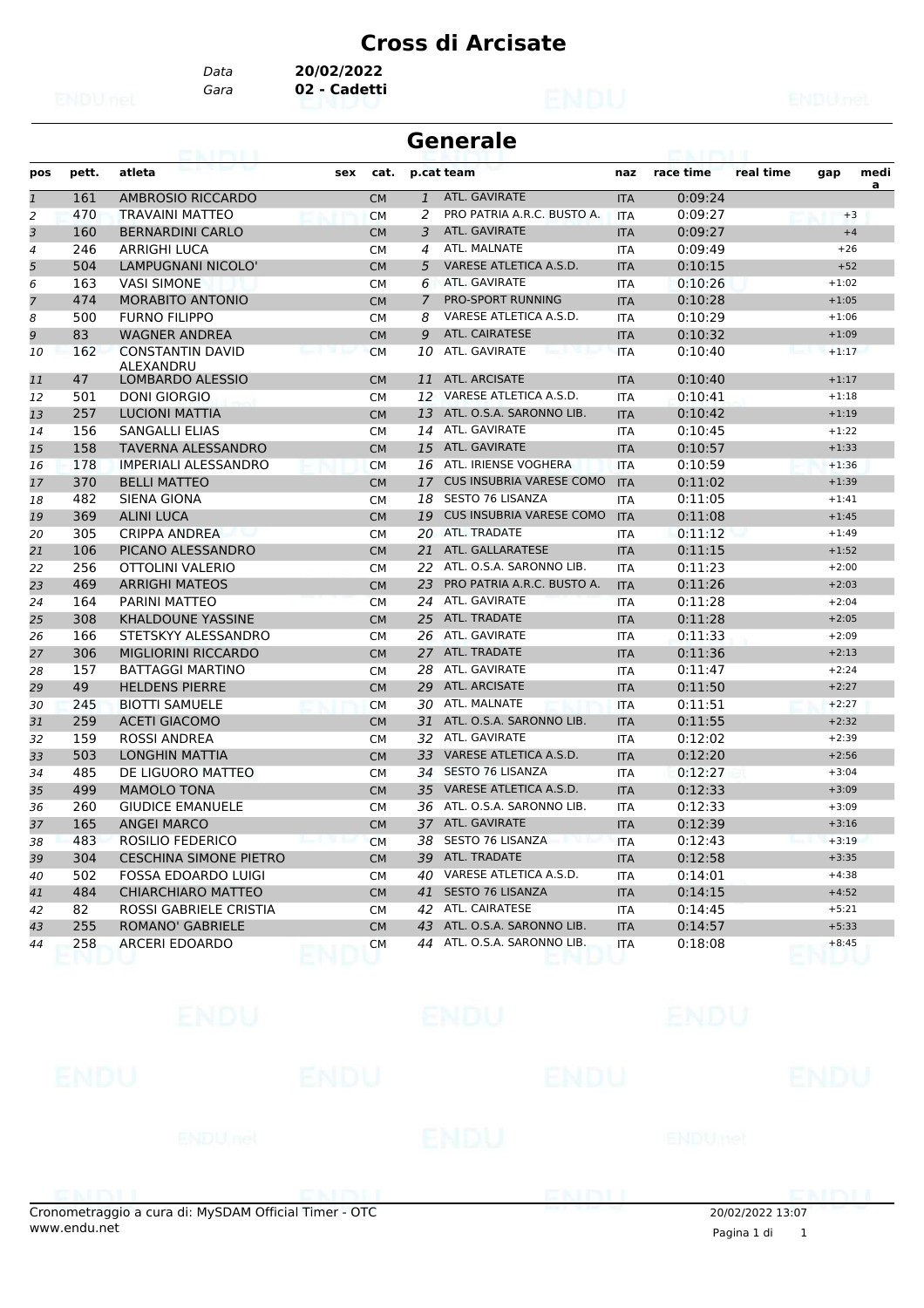*Data* **20/02/2022**

*Gara* **01 - Cadette**

|                |       | <b>CONTRACTOR</b>                           |     |           |              | <b>Generale</b>                 |            |           |           |         |           |
|----------------|-------|---------------------------------------------|-----|-----------|--------------|---------------------------------|------------|-----------|-----------|---------|-----------|
| pos            | pett. | atleta                                      | sex | cat.      |              | p.cat team                      | naz        | race time | real time | gap     | medi<br>a |
| $\mathbf{1}$   | 223   | <b>CAVALLARO LETIZIA</b>                    |     | <b>CF</b> | $\mathbf{1}$ | ATL. MALNATE                    | <b>ITA</b> | 0:08:16   |           |         |           |
| 2              | 467   | <b>TANZARELLA MATILDE</b>                   |     | CF        | 2            | PRO PATRIA A.R.C. BUSTO A.      | <b>ITA</b> | 0:08:37   |           | $+21$   |           |
| 3              | 224   | <b>LAMPERTI MARTINA</b>                     |     | <b>CF</b> | 3            | ATL. MALNATE                    | <b>ITA</b> | 0:08:41   |           | $+26$   |           |
| $\overline{4}$ | 368   | <b>GUASTI CHIARA</b>                        |     | <b>CF</b> | 4            | CUS INSUBRIA VARESE COMO        | <b>ITA</b> | 0:08:43   |           | $+27$   |           |
| 5              | 465   | <b>MACCHI GIULIA</b>                        |     | <b>CF</b> | 5            | PRO PATRIA A.R.C. BUSTO A.      | <b>ITA</b> | 0:08:59   |           | $+43$   |           |
| 6              | 466   | <b>COSTANTINI ELISABETTA</b>                |     | <b>CF</b> | 6            | PRO PATRIA A.R.C. BUSTO A.      | <b>ITA</b> | 0:09:10   |           | $+54$   |           |
| $\overline{z}$ | 477   | <b>GUMIER FRANCESCA</b>                     |     | <b>CF</b> | 7            | <b>SESTO 76 LISANZA</b>         | <b>ITA</b> | 0:09:14   |           | $+59$   |           |
| 8              | 17    | <b>ARMAGNO GIULIA</b>                       |     | CF        | 8            | ATL. ARCISATE                   | <b>ITA</b> | 0:09:18   |           | $+1:02$ |           |
| 9              | 366   | <b>MAESTRONI MARTINA</b><br><b>MARIAGRA</b> |     | <b>CF</b> | 9            | <b>CUS INSUBRIA VARESE COMO</b> | <b>ITA</b> | 0:09:29   |           | $+1:14$ |           |
| 10             | 175   | <b>MICHELI FEDERICA</b>                     |     | <b>CF</b> | 10           | ATL. IRIENSE VOGHERA            | <b>ITA</b> | 0:09:31   |           | $+1:15$ |           |
| 11             | 252   | <b>VERGANI ALICE</b>                        |     | <b>CF</b> | 11           | ATL. O.S.A. SARONNO LIB.        | <b>ITA</b> | 0:09:36   |           | $+1:20$ |           |
| 12             | 222   | <b>CASAGRANDE ALICE</b>                     |     | <b>CF</b> | 12           | ATL, MALNATE                    | <b>ITA</b> | 0:09:36   |           | $+1:20$ |           |
| 13             | 176   | <b>INCHISCIANO ALICE</b>                    |     | <b>CF</b> | 13           | ATL. IRIENSE VOGHERA            | <b>ITA</b> | 0:09:36   |           | $+1:21$ |           |
| 14             | 367   | <b>CATTINA SARA</b>                         |     | <b>CF</b> | 14           | CUS INSUBRIA VARESE COMO        | <b>ITA</b> | 0:09:37   |           | $+1:21$ |           |
| 15             | 177   | <b>MAZZOCCA IRENE</b>                       |     | <b>CF</b> | 15           | ATL. IRIENSE VOGHERA            | <b>ITA</b> | 0:09:45   |           | $+1:29$ |           |
| 16             | 105   | <b>CROSTA GIULIA</b>                        |     | <b>CF</b> | 16           | ATL. GALLARATESE                | <b>ITA</b> | 0:09:48   |           | $+1:32$ |           |
| 17             | 20    | <b>SECCO MATILDE</b>                        |     | <b>CF</b> | 17           | <b>ATL. ARCISATE</b>            | <b>ITA</b> | 0:09:48   |           | $+1:32$ |           |
| 18             | 89    | <b>SNAD SIHAM</b>                           |     | CF        | 18           | ATL. GALLARATESE                | <b>ITA</b> | 0:10:12   |           | $+1:56$ |           |
| 19             | 420   | <b>BASAGLIA BIANCA</b>                      |     | <b>CF</b> | 19           | N. ATL. VARESE                  | <b>ITA</b> | 0:10:12   |           | $+1:57$ |           |
| 20             | 476   | <b>ASIETTI GIADA</b>                        |     | CF        | 20           | <b>SESTO 76 LISANZA</b>         | <b>ITA</b> | 0:10:14   |           | $+1:59$ |           |
| 21             | 193   | SANSOTTERA PAIUSCO<br><b>SARAH</b>          |     | <b>CF</b> | 21           | ATL. LA FORNACE                 | <b>ITA</b> | 0:10:31   |           | $+2:15$ |           |
| 22             | 90    | <b>SNAD DOHA</b>                            |     | CF        | 22           | ATL. GALLARATESE                | <b>ITA</b> | 0:10:40   |           | $+2:25$ |           |
| 23             | 123   | <b>MASCIONI MARGHERITA</b><br><b>MARIA</b>  |     | <b>CF</b> | 23           | ATL. GAVIRATE                   | <b>ITA</b> | 0:10:46   |           | $+2:30$ |           |
| 24             | 19    | <b>CONCONI VALENTINA</b>                    |     | CF        | 24           | ATL. ARCISATE                   | <b>ITA</b> | 0:10:58   |           | $+2:43$ |           |
| 25             | 419   | <b>BICCHIERINI SILVIA</b>                   |     | <b>CF</b> | 25           | N. ATL. VARESE                  | <b>ITA</b> | 0:11:24   |           | $+3:08$ |           |
| 26             | 248   | <b>SPINA BEATRICE</b>                       |     | <b>CF</b> | 26           | ATL, O.S.A. SARONNO LIB.        | <b>ITA</b> | 0:11:31   |           | $+3:16$ |           |
| 27             | 249   | <b>D'ANGELO GIULIA</b>                      |     | <b>CF</b> | 27           | ATL, O.S.A. SARONNO LIB.        | <b>ITA</b> | 0:11:40   |           | $+3:24$ |           |
| 28             | 251   | <b>ALTAVILLA NORA</b>                       |     | CF        | 28           | ATL. O.S.A. SARONNO LIB.        | <b>ITA</b> | 0:11:52   |           | $+3:36$ |           |
| 29             | 250   | <b>BASILICO ANNA</b>                        |     | <b>CF</b> | 29           | ATL. O.S.A. SARONNO LIB.        | <b>ITA</b> | 0:11:53   |           | $+3:37$ |           |
| 30             | 124   | <b>BOI VANESSA</b>                          |     | CF        | 30           | ATL. GAVIRATE                   | <b>ITA</b> | 0:13:02   |           | $+4:46$ |           |

|             | onometraggio a cura di: MySDAM Official Timer - OTC |             |                | ENM         | 20/02/2022 13:07 | <b>DNIMI</b> |
|-------------|-----------------------------------------------------|-------------|----------------|-------------|------------------|--------------|
|             | <b>ENDU</b> nel                                     |             | ENDU           |             | ENDUmet          |              |
| <b>ENDU</b> |                                                     | <b>ENDU</b> |                | <b>ENDU</b> |                  | <b>ENDU</b>  |
|             | <b>ENDU</b>                                         |             | <b>ENDU</b>    |             | ENDU             |              |
| <b>ENDU</b> |                                                     | <b>ENDU</b> |                | <b>ENDU</b> |                  | ENDU         |
|             | <b>ENDU</b>                                         |             | <b>ENDUmet</b> |             | <b>ENDU</b>      |              |
| <b>ENDU</b> |                                                     | <b>ENDU</b> |                | <b>ENDU</b> |                  | <b>ENDU</b>  |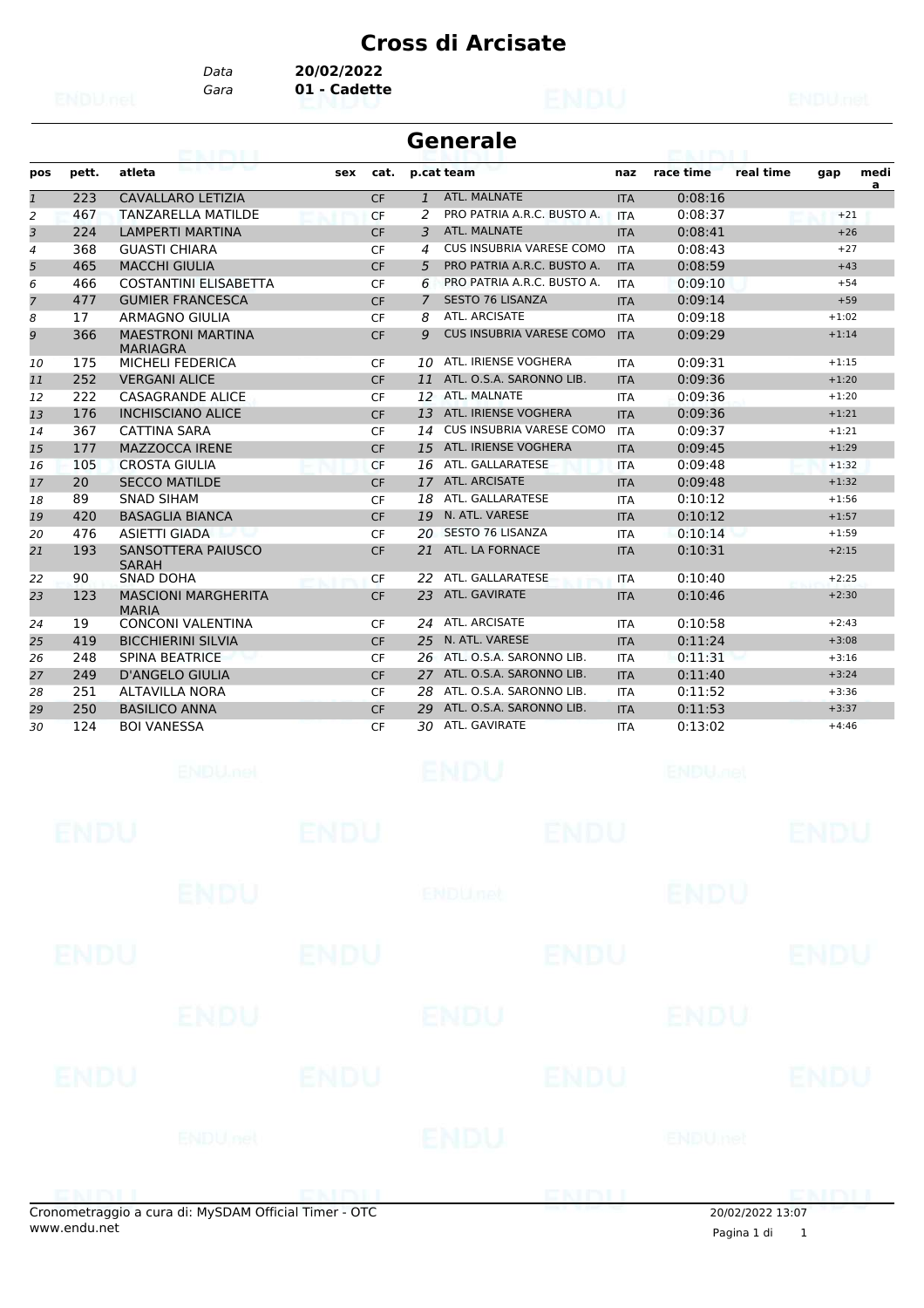*Gara* **10 - Allievi** *Data* **20/02/2022**

|              |       | 63. I IN LI                         |     |           |                | <b>Generale</b>                 |            |           |           |         |           |
|--------------|-------|-------------------------------------|-----|-----------|----------------|---------------------------------|------------|-----------|-----------|---------|-----------|
| pos          | pett. | atleta                              | sex | cat.      | p.cat team     |                                 | naz        | race time | real time | gap     | medi<br>a |
| $\mathbf{1}$ | 169   | <b>ZANINI MANUEL</b>                |     | AM        | $\mathbf{1}$   | ATL. GAVIRATE                   | <b>ITA</b> | 0:17:31   |           |         |           |
| 2            | 2     | PELLICIARDI LORENZO                 |     | <b>AM</b> | 2              | ATL. CENTO TORRI PAVIA          | <b>ITA</b> | 0:17:44   |           | $+14$   |           |
| 3            | 209   | <b>RAINERI FRANCESCO</b>            |     | AM        | 3              | ATL. LECCO-COLOMBO              | <b>ITA</b> | 0:17:59   |           | $+29$   |           |
| 4            | 491   | <b>TAGLIABUE CARLO</b>              |     | AM        | 4              | UNIONE SPORTIVA DERVIESE        | <b>ITA</b> | 0:18:13   |           | $+43$   |           |
| 5            | 487   | <b>LORUSSO GIORGIO</b>              |     | <b>AM</b> | 5              | <b>TEAM-A LOMBARDIA</b>         | <b>ITA</b> | 0:18:28   |           | $+57$   |           |
| 6            | 338   | TURRIN LUIGI ALESSIO                |     | AM        | 6              | ATL. VIGNATE                    | <b>ITA</b> | 0:18:34   |           | $+1:04$ |           |
|              | 275   | <b>CAFARELLI LORENZO</b>            |     | AM        | $\overline{7}$ | ATL. RODENGO SAIANO MICO        | <b>ITA</b> | 0:18:49   |           | $+1:18$ |           |
| 8            | 403   | TOMERA LORENZO                      |     | AM        | 8              | G.P. VALCHIAVENNA               | <b>ITA</b> | 0:18:49   |           | $+1:18$ |           |
| 9            | 399   | <b>CIAPONI DANIELE</b>              |     | AM        | 9              | <b>G.P. TALAMONA</b>            | <b>ITA</b> | 0:18:49   |           | $+1:18$ |           |
| 10           | 493   | <b>VERGOTTINI NICOLO'</b>           |     | AM        | 10             | UNIONE SPORTIVA DERVIESE        | <b>ITA</b> | 0:18:51   |           | $+1:21$ |           |
| 11           | 492   | <b>MASCHERI GIULIO</b>              |     | <b>AM</b> | 11             | UNIONE SPORTIVA DERVIESE        | <b>ITA</b> | 0:18:52   |           | $+1:21$ |           |
| 12           | 332   | SINGH AMRITPAL                      |     | AM        | 12             | ATL. VALLECAMONICA              | <b>ITA</b> | 0:19:08   |           | $+1:38$ |           |
| 13           | 424   | <b>COLOMBO FEDERICO</b>             |     | AM        | 13             | N.ATL. FANFULLA LODIGIANA       | <b>ITA</b> | 0:19:11   |           | $+1:41$ |           |
| 14           | 460   | <b>GIANOLA PAOLO</b>                |     | AM        | 14             | PREMANA                         | <b>ITA</b> | 0:19:13   |           | $+1:43$ |           |
| 15           | 172   | PICCHIO GIOVANNI                    |     | AM        | 15             | ATL. GAVIRATE                   | <b>ITA</b> | 0:19:14   |           | $+1:44$ |           |
| 16           | 400   | CIAPONI GIACOMO                     |     | AM        | 16             | <b>G.P. TALAMONA</b>            | <b>ITA</b> | 0:19:15   |           | $+1:44$ |           |
| 17           | 274   | <b>GALENTI NICOLA</b>               |     | AM        | 17             | ATL. RODENGO SAIANO MICO        | <b>ITA</b> | 0:19:15   |           | $+1:44$ |           |
| 18           | 461   | <b>GIANOLA LORENZO</b>              |     | AM        | 18             | PREMANA                         | ITA        | 0:19:23   |           | $+1:52$ |           |
| 19           | 108   | PIOVESAN EMANUELE<br><b>NAZZARE</b> |     | AM        | 19             | ATL. GALLARATESE                | <b>ITA</b> | 0:19:23   |           | $+1:52$ |           |
| 20           | 315   | PESENTI PESENTI CRISTIAN            |     | AM        | 20             | ATL. VALLE BREMBANA             | <b>ITA</b> | 0:19:33   |           | $+2:03$ |           |
| 21           | 390   | <b>SERVALLI GIOVANNI</b>            |     | <b>AM</b> | 21             | <b>G. ALPINISTICO VERTOVESE</b> | <b>ITA</b> | 0:19:40   |           | $+2:10$ |           |
| 22           | 173   | <b>VINCI GIULIO</b>                 |     | AM        | 22             | ATL. GAVIRATE                   | <b>ITA</b> | 0:19:42   |           | $+2:12$ |           |
| 23           | 269   | <b>FRITZ LUKAS</b>                  |     | AM        | 23             | ATL. RICCARDI MILANO 1946       | <b>ITA</b> | 0:19:45   |           | $+2:15$ |           |
| 24           | 463   | <b>GIANOLA MAURO</b>                |     | AM        | 24             | PREMANA                         | <b>ITA</b> | 0:19:51   |           | $+2:21$ |           |
| 25           | 409   | <b>AZZARA YURI</b>                  |     | AM        | 25             | <b>LA FENICE</b>                | <b>ITA</b> | 0:19:56   |           | $+2:26$ |           |
| 26           | 433   | USUELLI EDOARDO                     |     | AM        | 26             | POL. LIB. CERNUSCHESE           | <b>ITA</b> | 0:19:57   |           | $+2:27$ |           |
| 27           | 333   | <b>RAIMONDI FEDERICO</b>            |     | <b>AM</b> | 27             | ATL. VALLECAMONICA              | <b>ITA</b> | 0:20:01   |           | $+2:30$ |           |
| 28           | 408   | PICCIN NICOLO                       |     | AM        | 28             | LA FENICE                       | ITA        | 0:20:06   |           | $+2:36$ |           |
| 29           | 391   | <b>GHILARDI DANIELE</b>             |     | AM        | 29             | <b>G. ALPINISTICO VERTOVESE</b> | <b>ITA</b> | 0:20:09   |           | $+2:39$ |           |
| 30           | 170   | <b>MIGLIORI ASHEBER</b>             |     | <b>AM</b> | 30             | ATL. GAVIRATE                   | <b>ITA</b> | 0:20:12   |           | $+2:42$ |           |
| 31           | 464   | <b>FAZZINI EMANUELE</b>             |     | AM        | 31             | <b>PREMANA</b>                  | <b>ITA</b> | 0:20:18   |           | $+2:48$ |           |
| 32           | 462   | <b>GIANOLA MICHAEL</b>              |     |           | 32             | PREMANA                         | <b>ITA</b> | 0:20:23   |           | $+2:53$ |           |
|              | 378   |                                     |     | AM        | 33             | <b>CUS PRO PATRIA MILANO</b>    | <b>ITA</b> | 0:20:28   |           | $+2:58$ |           |
| 33           |       | <b>CARNIELETTO ALBERTO</b>          |     | <b>AM</b> |                | ATL. TRIANGOLO LARIANO          |            |           |           |         |           |
| 34           | 309   | <b>CIVATI MATTEO</b>                |     | AM        | 34             | POL. LIB. CERNUSCHESE           | ITA        | 0:20:30   |           | $+3:00$ |           |
| 35           | 432   | <b>COLOMBO ROBERTO</b>              |     | AM        | 35             | ATL. O.S.A. SARONNO LIB.        | <b>ITA</b> | 0:20:34   |           | $+3:04$ |           |
| 36           | 261   | <b>COGO EDOARDO</b>                 |     | AM        | 36             |                                 | <b>ITA</b> | 0:20:41   |           | $+3:11$ |           |
| 37           | 316   | <b>CERONI DAVIDE</b>                |     | AM        | 37             | ATL. VALLE BREMBANA             | <b>ITA</b> | 0:20:47   |           | $+3:16$ |           |
| 38           | 371   | CREMONESI JOAQUIM                   |     | AM        |                | 38 CUS INSUBRIA VARESE COMO     | <b>ITA</b> | 0:20:52   |           | $+3:22$ |           |
| 39           | 314   | <b>BELLI MARCO</b>                  |     | AM        | 39             | ATL. VALLE BREMBANA             | <b>ITA</b> | 0:20:54   |           | $+3:24$ |           |
| 40           | 334   | MAFFESSOLI SIMONE                   |     | AM        | 40             | ATL. VALLECAMONICA              | ITA        | 0:21:09   |           | $+3:38$ |           |
| 41           | 262   | <b>FORNELLO LORENZO</b>             |     | AM        |                | 41 ATL. O.S.A. SARONNO LIB.     | <b>ITA</b> | 0:21:11   |           | $+3:41$ |           |
| 42           | 389   | RICCARDI FRANCESCO                  |     | AM        | 42             | <b>G. ALPINISTICO VERTOVESE</b> | ITA        | 0:21:16   |           | $+3:45$ |           |
| 43           | 313   | <b>FRADEGRADA SIMONE</b>            |     | AM        | 43             | ATL. VALLE BREMBANA             | <b>ITA</b> | 0:21:20   |           | $+3:50$ |           |
| 44           | 340   | ZANETTO ANDREA<br><b>BENVENUTO</b>  |     | AM        | 44             | ATL. VIS NOVA GIUSSANO          | ITA        | 0:21:28   |           | $+3:58$ |           |
| 45           | 431   | <b>BRIVIO SIMONE</b>                |     | AM        |                | 45 POL. LIB. CERNUSCHESE        | <b>ITA</b> | 0:21:35   |           | $+4:05$ |           |
| 46           | 51    | CALAMAI ALESSIO                     |     | AM        | 46             | ATL. ARCISATE                   | ITA        | 0:22:44   |           | $+5:13$ |           |
| 47           | 167   | PICCHIO FILIPPO                     |     | AM        |                | 47 ATL. GAVIRATE                | <b>ITA</b> | 0:23:05   |           | $+5:34$ |           |
| 48           | 434   | <b>BIRAGHI LUCA</b>                 |     | AM        | 48             | POL. LIB. CERNUSCHESE           | ITA        | 0:24:20   |           | $+6:50$ |           |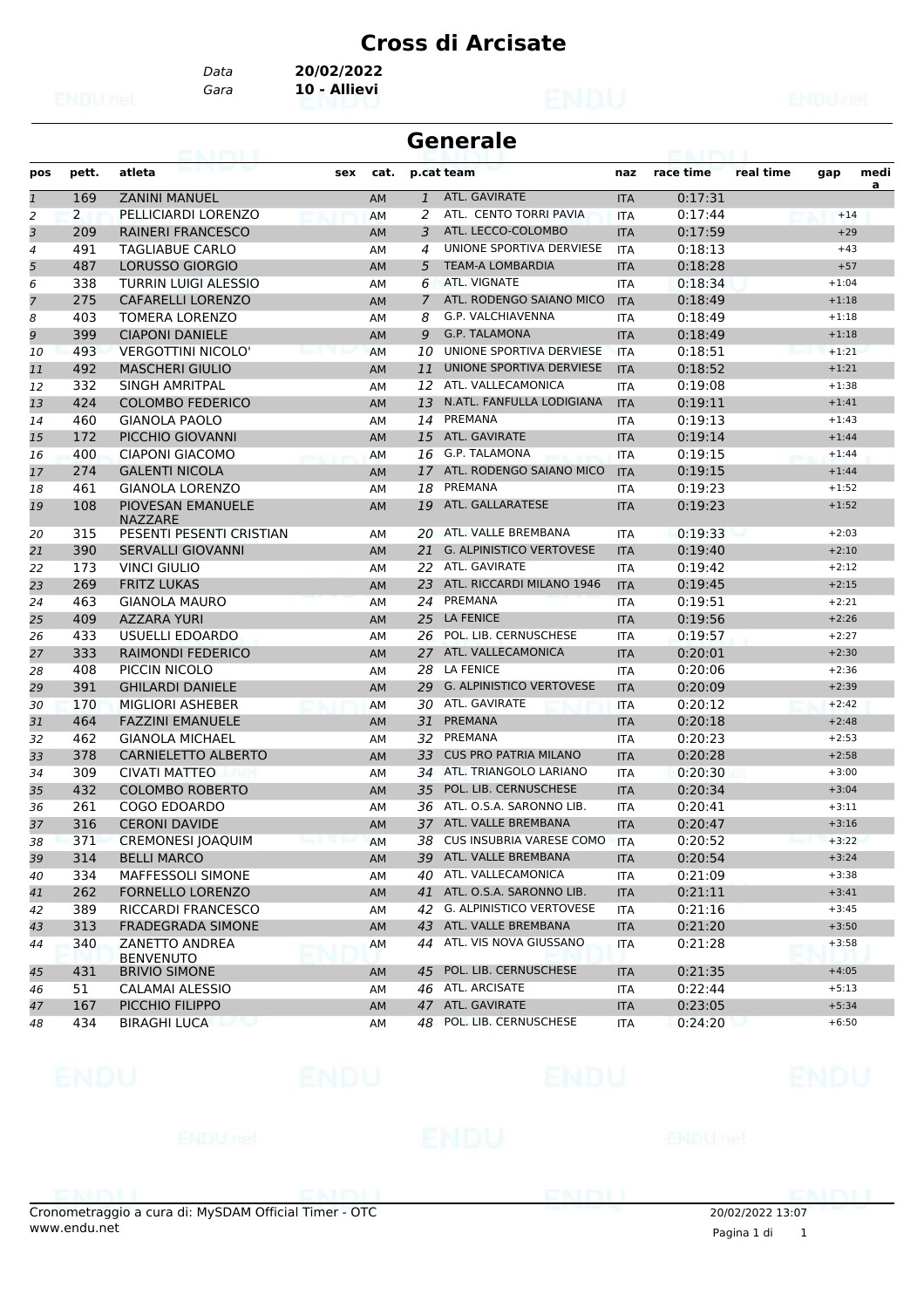*Gara* **09 - Allieve** *Data* **20/02/2022**

|                |              | <b>CALIFY E</b>                           |             |          |                | <b>Generale</b>                                 |                          | <b>POLE PAID</b>          |           |                    |           |
|----------------|--------------|-------------------------------------------|-------------|----------|----------------|-------------------------------------------------|--------------------------|---------------------------|-----------|--------------------|-----------|
| pos            | pett.        | atleta                                    | sex         | cat.     |                | p.cat team                                      | naz                      | race time                 | real time | gap                | medi<br>a |
| $\mathbf{1}$   | 312          | PELLEGRINI ALESSIA                        |             | AF       | $\mathbf{1}$   | ATL. VALLE BREMBANA                             | <b>ITA</b>               | 0:16:07                   |           |                    |           |
| 2              | 349          | <b>GENNARO ELEONORA</b>                   |             | AF       | 2              | <b>BRACCO ATLETICA</b>                          | <b>ITA</b>               | 0:16:22                   |           | $+16$              |           |
| 3              | 407          | ROVEDATTI ELISA                           |             | AF       | 3              | G.S. C.S.I. MORBEGNO                            | <b>ITA</b>               | 0:16:24                   |           | $+17$              |           |
| $\overline{4}$ | 125          | <b>MARKOVIC ILVANA</b><br><b>FLEURINE</b> |             | AF       | 4              | ATL. GAVIRATE                                   | <b>ITA</b>               | 0:16:29                   |           | $+22$              |           |
| 5              | 427          | <b>SCERRA MARTA</b>                       |             | AF       | 5              | P.B.M. BOVISIO MASCIAGO                         | <b>ITA</b>               | 0:16:42                   |           | $+36$              |           |
| 6              | 413          | DONZUSO IOLANDA                           |             | AF       | 6              | <b>MILANO ATLETICA</b>                          | <b>ITA</b>               | 0:16:50                   |           | $+44$              |           |
| $\overline{7}$ | 91           | ZARAMELLA REBECCA                         |             | AF       | $\overline{7}$ | ATL. GALLARATESE                                | <b>ITA</b>               | 0:16:55                   |           | $+49$              |           |
| 8              | 423          | <b>MAGRINI ELENA</b>                      |             | AF       | 8              | N.ATL. FANFULLA LODIGIANA                       | <b>ITA</b>               | 0:17:12                   |           | $+1:05$            |           |
| 9              | 339          | <b>ROSSI IRENE MARIA</b>                  |             | AF       | 9              | ATL. VIS NOVA GIUSSANO                          | <b>ITA</b>               | 0:17:15                   |           | $+1:09$            |           |
| 10             | 490          | <b>REPOSSI GRETA</b>                      |             | AF       | 10             | U.S. VIRTUS BINASCO ATL.                        | <b>ITA</b>               | 0:17:29                   |           | $+1:23$            |           |
| 11             | 348          | <b>MAJOCCHI TARIKUA</b>                   |             | AF       | 11             | <b>BRACCO ATLETICA</b>                          | <b>ITA</b>               | 0:17:34                   |           | $+1:28$            |           |
| 12             | 267          | <b>REBOSIO AURORA</b>                     |             | AF       | 12             | ATL. RICCARDI MILANO 1946                       | <b>ITA</b>               | 0:17:38                   |           | $+1:32$            |           |
| 13             | 265          | <b>BELLOMO ADRIANA MARIA</b>              |             | AF       | 13             | ATL. RICCARDI MILANO 1946                       | <b>ITA</b>               | 0:17:39                   |           | $+1:33$            |           |
| 14             | 272          | DONATI MARTA                              |             | AF       | 14             | ATL. RODENGO SAIANO MICO                        | <b>ITA</b>               | 0:17:46                   |           | $+1:40$            |           |
| 15             | 266          | <b>ZAMBONI GRETA</b>                      |             | AF       | 15             | ATL. RICCARDI MILANO 1946                       | <b>ITA</b>               | 0:17:56                   |           | $+1:49$            |           |
| 16             | $\mathbf{1}$ | PEVERELLI ELISA<br><b>GOBBI MARTA</b>     |             | AF       | 16             | AG MEDIA SPORT ASD<br>ATL. RICCARDI MILANO 1946 | <b>ITA</b>               | 0:18:06                   |           | $+2:00$            |           |
| 17             | 268<br>271   | <b>MOMETTI ELENA</b>                      |             | AF       | 17<br>18       | ATL. RODENGO SAIANO MICO                        | <b>ITA</b>               | 0:18:11<br>0:18:18        |           | $+2:05$<br>$+2:11$ |           |
| 18<br>19       | 422          | PIERIBONI ANGELICA                        |             | AF<br>AF | 19             | N. ATL. VARESE                                  | <b>ITA</b><br><b>ITA</b> | 0:18:24                   |           | $+2:18$            |           |
| 20             | 468          | <b>CERIOTTI GRETA</b>                     |             | AF       | 20             | PRO PATRIA A.R.C. BUSTO A.                      | <b>ITA</b>               | 0:18:24                   |           | $+2:18$            |           |
| 21             | 311          | <b>REBUCINI ELISA</b>                     |             | AF       | 21             | ATL. VALLE BREMBANA                             | <b>ITA</b>               | 0:18:37                   |           | $+2:30$            |           |
|                |              |                                           |             |          |                |                                                 |                          |                           |           |                    |           |
|                | ENDUMet      |                                           | ENDU        |          |                | ENDU                                            |                          |                           |           | ENDUnet            |           |
|                |              | EN DU.                                    |             |          |                | ENDU                                            |                          | ENDU                      |           |                    |           |
|                | ENDU         |                                           | ENDU        |          |                | ENDU                                            |                          |                           |           | ENDU               |           |
|                |              | <b>ENDU<sub>met</sub></b>                 |             |          |                | ENDU                                            |                          | <b>ENDU<sub>met</sub></b> |           |                    |           |
|                | ENDU         |                                           | ENDU        |          |                | ENDU                                            |                          |                           |           | ENDU               |           |
|                |              | <b>ENDU</b>                               |             |          |                | <b>ENDUnet</b>                                  |                          | <b>ENDU</b>               |           |                    |           |
|                | ENDU         |                                           | <b>ENDU</b> |          |                | <b>ENDU</b>                                     |                          |                           |           | ENDU               |           |
|                |              | ENDU                                      |             |          |                | ENDU                                            |                          | ENDU                      |           |                    |           |
|                | ENDU         |                                           | <b>ENDU</b> |          |                | ENDU                                            |                          |                           |           | <b>ENDU</b>        |           |
|                |              | ENDUnet                                   |             |          |                | ENDU                                            |                          | <b>ENDUmet</b>            |           |                    |           |
|                |              |                                           |             |          |                |                                                 |                          |                           |           |                    |           |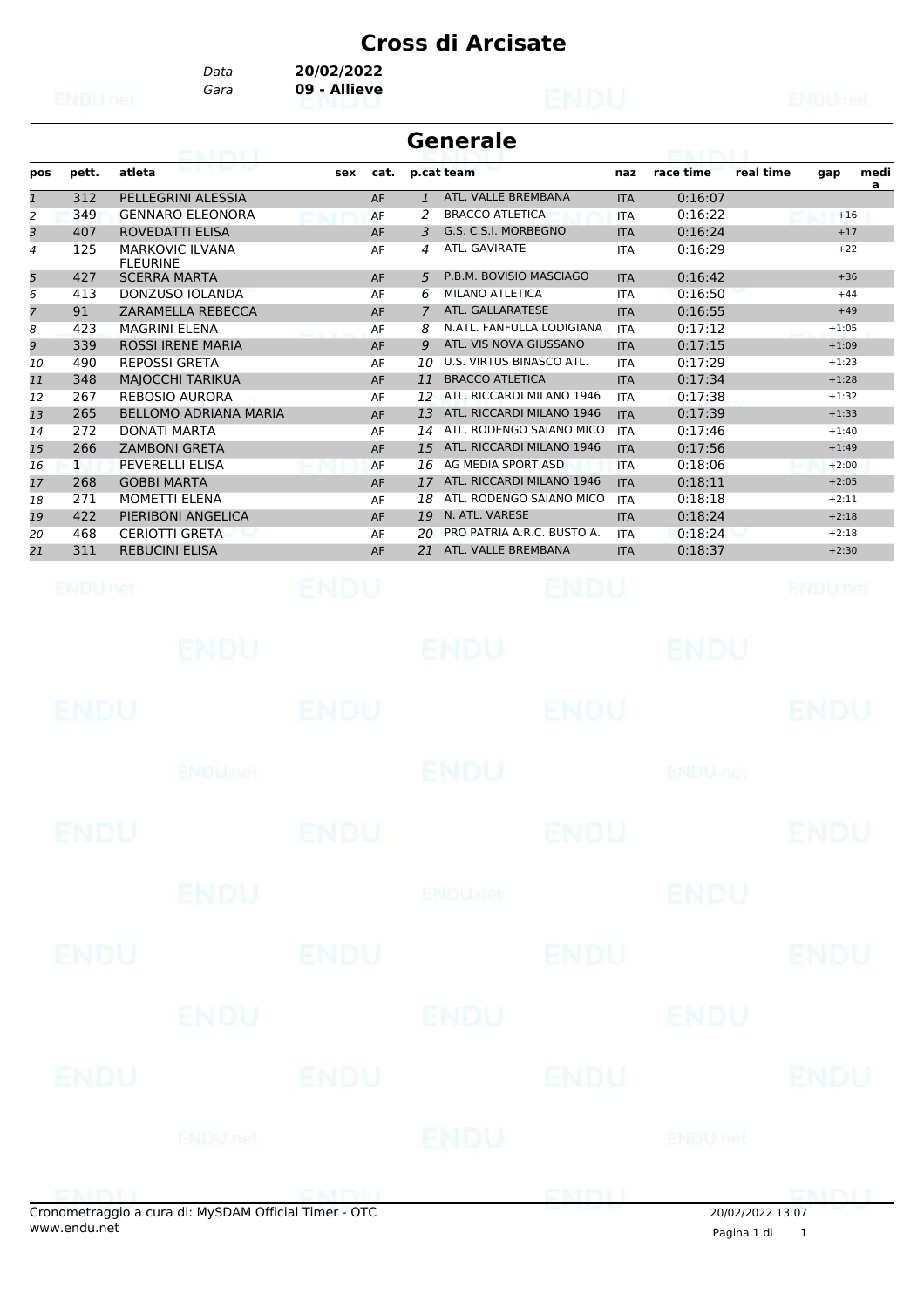*Gara* **11 - Junior Donne** *Data* **20/02/2022**

|                | <b>Generale</b><br><b>PERSONAL PROPERTY</b> |                                    |     |      |                |                                 |            |           |           |         |           |
|----------------|---------------------------------------------|------------------------------------|-----|------|----------------|---------------------------------|------------|-----------|-----------|---------|-----------|
| pos            | pett.                                       | <b>Bank British Book</b><br>atleta | sex | cat. |                | p.cat team                      | naz        | race time | real time | gap     | medi<br>a |
| $\mathbf{1}$   | 353                                         | <b>COPPA NICOLE</b>                |     | JF   | 1              | <b>BRACCO ATLETICA</b>          | <b>ITA</b> | 0:19:47   |           |         |           |
| 2              | 54                                          | <b>STEFANI CHIARA</b>              |     | JF   |                | ATL. BERGAMO 1959               | <b>ITA</b> | 0:20:35   |           | $+49$   |           |
| 3              | 128                                         | <b>MENTASTI FRANCESCA</b>          |     | IF   | 3              | ATL. GAVIRATE                   | <b>ITA</b> | 0:20:52   |           | $+1:06$ |           |
| 4              | 351                                         | <b>GALIMBERTI CAMILLA</b>          |     | JF   | 4              | <b>BRACCO ATLETICA</b>          | <b>ITA</b> | 0:20:58   |           | $+1:12$ |           |
| 5              | 127                                         | <b>GUIDALI CHIARA ANGELA</b>       |     | JF   | 5              | ATL. GAVIRATE                   | <b>ITA</b> | 0:21:00   |           | $+1:14$ |           |
| 6              | 401                                         | DELLA PEDRINA SVEVA                |     | JF   | 6              | G.P. VALCHIAVENNA               | <b>ITA</b> | 0:21:42   |           | $+1:55$ |           |
| $\overline{7}$ | 352                                         | <b>MENATTI ILARIA</b>              |     | IF   | $\overline{7}$ | <b>BRACCO ATLETICA</b>          | <b>ITA</b> | 0:21:59   |           | $+2:12$ |           |
| 8              | 329                                         | MILANI DANILA                      |     | JF   | 8              | ATL. VALLECAMONICA              | <b>ITA</b> | 0:22:06   |           | $+2:20$ |           |
| 9              | 55                                          | <b>TOFFALORI CHIARA</b>            |     | JF   | 9              | ATL. BERGAMO 1959               | <b>ITA</b> | 0:22:07   |           | $+2:20$ |           |
| 10             | 254                                         | CATTANEO MARTINA                   |     | IF   | 10             | ATL. O.S.A. SARONNO LIB.        | <b>ITA</b> | 0:22:38   |           | $+2:52$ |           |
| 11             | 386                                         | <b>CORTESI GRETA</b>               |     | JF.  | 11             | <b>G. ALPINISTICO VERTOVESE</b> | <b>ITA</b> | 0:23:04   |           | $+3:17$ |           |
| 12             | 350                                         | <b>COLOMBO ANNA</b>                |     | IF   | 12             | <b>BRACCO ATLETICA</b>          | <b>ITA</b> | 0:23:14   |           | $+3:28$ |           |
| 13             | 206                                         | <b>GNECCHI FRANCESCA</b>           |     | JF   | 13             | ATL. LECCO-COLOMBO              | <b>ITA</b> | 0:23:19   |           | $+3:33$ |           |
| 14             | 204                                         | PANZERI ANNA                       |     | IF   | 14             | ATL. LECCO-COLOMBO              | <b>ITA</b> | 0:23:27   |           | $+3:40$ |           |
| 15             | 486                                         | <b>TERRANI CECILIA</b>             |     | IF   | 15             | <b>TEAM-A LOMBARDIA</b>         | <b>ITA</b> | 0:23:40   |           | $+3:54$ |           |
| 16             | 387                                         | RICCARDI SVEVA MARIA               |     | JF   | 16             | <b>G. ALPINISTICO VERTOVESE</b> | <b>ITA</b> | 0:23:41   |           | $+3:55$ |           |
| 17             | 92                                          | <b>FERE' CHIARA</b>                |     | IF   | 17             | ATL. GALLARATESE                | <b>ITA</b> | 0:24:48   |           | $+5:01$ |           |
| 18             | 273                                         | <b>ABENI BEATRICE</b>              |     | IF   | 18             | ATL. RODENGO SAIANO MICO        | <b>ITA</b> | 0:25:34   |           | $+5:48$ |           |
|                |                                             |                                    |     |      |                |                                 |            |           |           |         |           |

| ENDUMet            |                                      | ENDU        |                | <b>ENDU</b> |                           | <b>ENDUnet</b> |
|--------------------|--------------------------------------|-------------|----------------|-------------|---------------------------|----------------|
|                    | <b>ENDU</b>                          |             | <b>ENDU</b>    |             | <b>ENDU</b>               |                |
| ENDU               |                                      | ENDU        |                | ENDU        |                           | <b>ENDU</b>    |
|                    | <b>ENDU<sub>met</sub></b>            |             | ENDU           |             | <b>ENDU<sub>DEL</sub></b> |                |
| <b>ENDU</b>        |                                      | <b>ENDU</b> |                | <b>ENDU</b> |                           | <b>ENDU</b>    |
|                    | <b>ENDU</b>                          |             | <b>ENDUmet</b> |             | <b>ENDU</b>               |                |
| ENDU               |                                      | <b>ENDU</b> |                | <b>ENDU</b> |                           | <b>ENDU</b>    |
|                    | ENDU                                 |             | ENDU           |             | ENDU                      |                |
| ENDU               |                                      | <b>ENDU</b> |                | <b>ENDU</b> |                           | <b>ENDU</b>    |
|                    | <b>ENDUnet</b>                       |             | <b>ENDU</b>    |             | ENDUmet                   |                |
| <u>riche de la</u> | $L = 11 M_1$ CDAM Official Times OTC |             |                | <b>ENDI</b> | 201001000010.00           |                |

 $\overline{\phantom{0}}$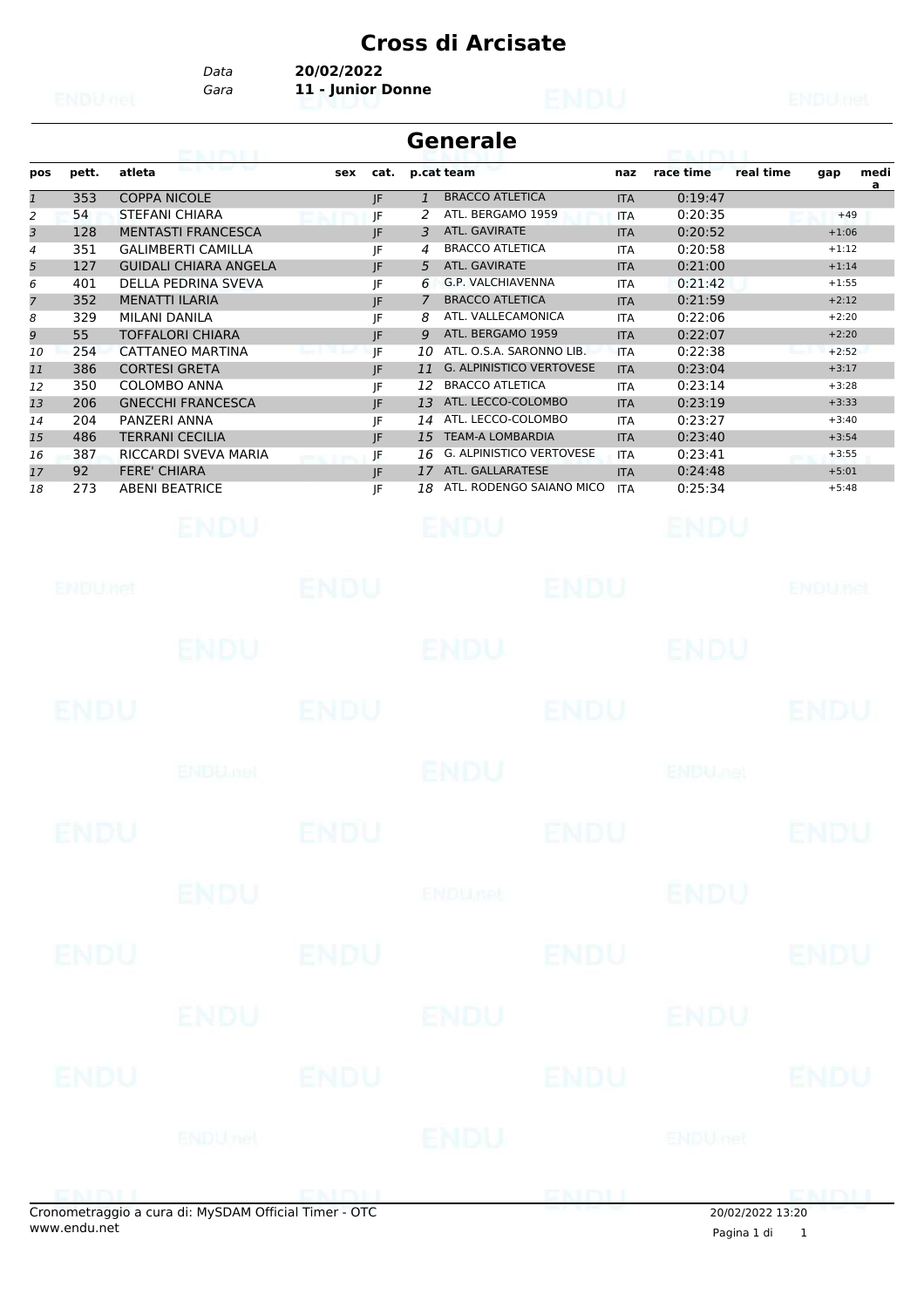*Data* **20/02/2022**

*Gara* **12 - Junior Maschile**

| <b>Generale</b><br>onimi                       |            |                                                            |             |                                                       |                          |                           |                    |      |
|------------------------------------------------|------------|------------------------------------------------------------|-------------|-------------------------------------------------------|--------------------------|---------------------------|--------------------|------|
| pos                                            | pett.      | atleta                                                     | sex<br>cat. | p.cat team                                            | naz                      | race time                 | real time<br>gap   | medi |
| $\mathbf{1}% \in\mathbb{Z}_{+}^{d}[z,\bar{z}]$ | 336        | <b>ZINOUBI SABER</b>                                       | JM          | ATL. VALLECAMONICA<br>$\mathbf{1}$                    | <b>ITA</b>               | 0:23:23                   |                    | a    |
| 2                                              | 320        | <b>BARDEA MATTEO</b>                                       | JM          | ATL. VALLE BREMBANA<br>2                              | <b>ITA</b>               | 0:23:47                   | $+24$              |      |
| 3                                              | 494        | <b>ADAMOLI MATTIA</b>                                      | JM          | UNIONE SPORTIVA DERVIESE<br>3                         | <b>ITA</b>               | 0:24:06                   | $+43$              |      |
| 4                                              | 374        | <b>ZEN MATTIA</b>                                          | JM          | CUS INSUBRIA VARESE COMO<br>4                         | <b>ITA</b>               | 0:24:18                   | $+55$              |      |
| 5                                              | 392        | <b>CATTANEO OMAR</b>                                       | IM          | <b>G. ALPINISTICO VERTOVESE</b><br>5.                 | <b>ITA</b>               | 0:24:29                   | $+1:06$            |      |
| 6                                              | 337        | <b>CAMORANI MARCO</b>                                      | JM          | ATL. VALLECAMONICA<br>6                               | <b>ITA</b>               | 0:24:38                   | $+1:15$            |      |
| 7                                              | 214        | <b>BRUSA EDOARDO</b>                                       | JM          | ATL. LECCO-COLOMBO<br>$\overline{7}$                  | <b>ITA</b>               | 0:24:51                   | $+1:28$            |      |
| 8                                              | 213        | <b>ARTUSI GIOVANNI</b>                                     | JM          | ATL. LECCO-COLOMBO<br>8                               | <b>ITA</b>               | 0:24:59                   | $+1:36$            |      |
| 9                                              | 375        | POZZI GIORGIO                                              | JM          | <b>CUS INSUBRIA VARESE COMO</b><br>9                  | <b>ITA</b>               | 0:25:30                   | $+2:07$            |      |
| 10                                             | 212        | PUIU IONUT                                                 | <b>IM</b>   | ATL. LECCO-COLOMBO<br>10                              | <b>ITA</b>               | 0:25:36                   | $+2:13$            |      |
| 11                                             | 372        | <b>NOVATI DAVIDE</b>                                       | IM          | <b>CUS INSUBRIA VARESE COMO</b><br>11                 | <b>ITA</b>               | 0:25:54                   | $+2:31$            |      |
| 12                                             | 310        | RONCAREGGI STEFANO                                         | JM          | ATL. TRIANGOLO LARIANO<br>12                          | <b>ITA</b>               | 0:25:54                   | $+2:31$            |      |
| 13                                             | 404        | <b>CURTI OLIVIERO</b>                                      | JM          | 13<br>G.P. VALCHIAVENNA                               | <b>ITA</b>               | 0:26:00                   | $+2:37$            |      |
| 14                                             | 373        | <b>CREMONESI LUCA</b>                                      | JM          | <b>CUS INSUBRIA VARESE COMO</b><br>14                 | <b>ITA</b>               | 0:26:12                   | $+2:49$            |      |
| 15                                             | 263        | <b>FERRARO LORENZO</b>                                     | JM          | ATL. O.S.A. SARONNO LIB.<br>15                        | <b>ITA</b>               | 0:26:23                   | $+3:00$            |      |
| 16                                             | 210        | PIROVANO GABRIELE                                          | JМ          | 16 ATL. LECCO-COLOMBO                                 | <b>ITA</b>               | 0:26:40                   | $+3:17$            |      |
| 17                                             | 319        | <b>BONACINA LUCA</b>                                       | JM          | ATL. VALLE BREMBANA<br>17<br>G. ALPINISTICO VERTOVESE | <b>ITA</b>               | 0:27:01                   | $+3:38$<br>$+4:05$ |      |
| 18                                             | 393<br>211 | <b>QUISTINI NICOLO'</b><br><b>GILARDONI DANIELE</b>        | JМ          | 18<br>19 ATL. LECCO-COLOMBO                           | <b>ITA</b>               | 0:27:28                   |                    |      |
| 19                                             | 506        |                                                            | JM          | 20 VARESE ATLETICA A.S.D.                             | <b>ITA</b>               | 0:27:50<br>0:27:56        | $+4:27$<br>$+4:33$ |      |
| 20                                             | 270        | <b>HAYMAN JASON MICHAEL</b><br><b>MOLENA DANIELE</b>       | JM          | ATL. RICCARDI MILANO 1946<br>21                       | <b>ITA</b><br><b>ITA</b> | 0:28:08                   | $+4:45$            |      |
| 21<br>22                                       | 52         | <b>SECCO GINO</b>                                          | JM<br>JМ    | 22 ATL. ARCISATE                                      | <b>ITA</b>               | 0:29:02                   | $+5:39$            |      |
| 23                                             | 341        | <b>MONTI MATTEO</b>                                        | IM          | ATL. VIS NOVA GIUSSANO<br>23                          | <b>ITA</b>               | 0:29:11                   | $+5:48$            |      |
| 24                                             | 345        | <b>CARRARA SIMONE</b>                                      | JM          | BERGAMO STARS ATLETICA<br>24                          | <b>ITA</b>               | 0:29:28                   | $+6:05$            |      |
| 25                                             | 264        | <b>BELLITTI LUCA</b>                                       | JM          | 25 ATL. O.S.A. SARONNO LIB.                           | <b>ITA</b>               | 0:30:05                   | $+6:42$            |      |
|                                                | ENDU       | ENDU.                                                      | ENDU        | ENDU<br>ENDU                                          |                          | ENDU                      | ENDU               |      |
|                                                |            | <b>ENDU net</b>                                            |             | ENDU                                                  |                          | <b>ENDU<sub>met</sub></b> |                    |      |
|                                                | ENDU       |                                                            | <b>ENDU</b> | <b>ENDU</b>                                           |                          |                           | <b>ENDU</b>        |      |
|                                                |            | <b>ENDU</b>                                                |             | <b>ENDUnct</b>                                        |                          | <b>ENDU</b>               |                    |      |
|                                                | ENDU       |                                                            | <b>ENDU</b> | <b>ENDU</b>                                           |                          |                           | <b>ENDU</b>        |      |
|                                                |            | ENDU                                                       |             | ENDU                                                  |                          | ENDU                      |                    |      |
|                                                | ENDU       |                                                            | <b>ENDU</b> | <b>ENDU</b>                                           |                          |                           | ENDU               |      |
|                                                |            | ENDU nel                                                   |             | ENDU                                                  |                          | <b>ENDUmet</b>            |                    |      |
|                                                |            |                                                            |             |                                                       |                          |                           |                    |      |
|                                                |            | -<br>Cronometraggio a cura di: MySDAM Official Timer - OTC |             |                                                       |                          |                           | 20/02/20223320     |      |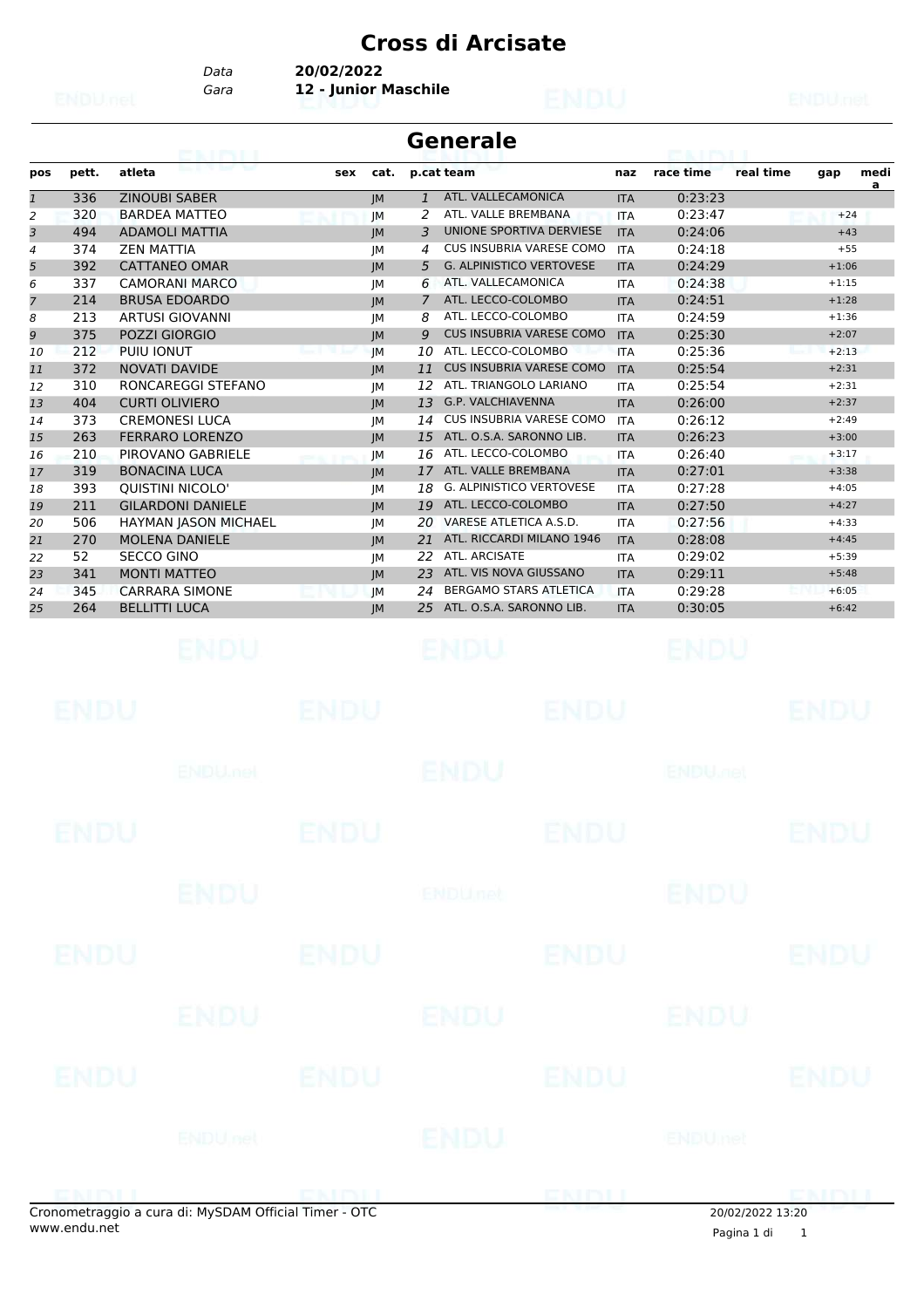*Data* **20/02/2022**

*Gara* **14 - Promesse / Seniores Maschile**

|                | <b>Generale</b> |                                                       |             |                        |                |                                                  |                          |                    |                  |                    |           |  |
|----------------|-----------------|-------------------------------------------------------|-------------|------------------------|----------------|--------------------------------------------------|--------------------------|--------------------|------------------|--------------------|-----------|--|
| pos            | pett.           | atleta                                                | sex         | cat.                   |                | p.cat team                                       | naz                      | race time          | real time        | gap                | medi<br>a |  |
| $\overline{1}$ | 428             | <b>ALFIERI LUCA</b>                                   |             | <b>PM</b>              | $\mathbf{1}$   | P.B.M. BOVISIO MASCIAGO                          | <b>ITA</b>               | 0:32:08            |                  |                    |           |  |
| 2              | 322             | CAVAGNA ALAIN                                         |             | <b>PM</b>              | 2              | ATL. VALLE BREMBANA<br>ATL. VALLE BREMBANA       | <b>ITA</b>               | 0:32:42            |                  | $+34$              |           |  |
| 3              | 326             | SONZOGNI PIETRO                                       |             | <b>SM</b>              | 1              | ATL. VALLE BREMBANA                              | <b>ITA</b>               | 0:33:13            |                  | $+1:05$            |           |  |
| 4<br>5         | 325<br>277      | <b>BONZI NICOLA</b><br><b>VECCHI ENRICO</b>           |             | <b>SM</b><br><b>PM</b> | 2<br>3         | ATL. RODENGO SAIANO MICO                         | <b>ITA</b><br><b>ITA</b> | 0:33:25<br>0:33:45 |                  | $+1:17$<br>$+1:37$ |           |  |
| 6              | 327             | <b>TOGNI MANUEL</b>                                   |             | <b>SM</b>              | 3              | ATL. VALLE BREMBANA                              | <b>ITA</b>               | 0:33:57            |                  | $+1:49$            |           |  |
| 7              | 280             | <b>KABIR HICHAM</b>                                   |             | <b>SM</b>              | $\overline{4}$ | ATL. RODENGO SAIANO MICO                         | <b>ITA</b>               | 0:34:10            |                  | $+2:02$            |           |  |
| 8              | 489             | ZANZOTTERA MARCO                                      |             | <b>PM</b>              | 4              | <b>U.S. SANGIORGESE</b>                          | <b>ITA</b>               | 0:34:15            |                  | $+2:07$            |           |  |
| 9              | 276             | <b>ZOLDAN MARCO</b>                                   |             | <b>PM</b>              | 5              | ATL, RODENGO SAIANO MICO                         | <b>ITA</b>               | 0:34:33            |                  | $+2:25$            |           |  |
| 10             | 394             | PEDRANA STEFANO                                       |             | <b>PM</b>              | 6              | <b>G. ALPINISTICO VERTOVESE</b>                  | <b>ITA</b>               | 0:34:46            |                  | $+2:38$            |           |  |
| 11             | 279             | <b>LOMBARDI STEFANO</b>                               |             | <b>SM</b>              | 5              | ATL. RODENGO SAIANO MICO                         | <b>ITA</b>               | 0:34:46            |                  | $+2:38$            |           |  |
| 12             | 282             | <b>BATEL ABDELLATIF</b>                               |             | <b>SM40</b>            | 1              | ATL. RODENGO SAIANO MICO                         | <b>ITA</b>               | 0:35:01            |                  | $+2:53$            |           |  |
| 13             | 430             | <b>STEFFANONI GIOVANNI</b>                            |             | <b>SM</b>              | 6              | POL. ALBOSAGGIA                                  | <b>ITA</b>               | 0:35:14            |                  | $+3:07$            |           |  |
| 14             | 321             | <b>CAMBIANICA PIETRO</b>                              |             | <b>PM</b>              | 7              | ATL. VALLE BREMBANA                              | <b>ITA</b>               | 0:35:19            |                  | $+3:11$            |           |  |
| 15             | 396             | <b>TESTA DIEGO</b>                                    |             | <b>SM</b>              | 7              | <b>G. ALPINISTICO VERTOVESE</b>                  | <b>ITA</b>               | 0:35:21            |                  | $+3:13$            |           |  |
| 16             | 488             | <b>BEDIN CARLO LUCIANO</b>                            |             | <b>PM</b>              | 8              | <b>TEAM-A LOMBARDIA</b>                          | <b>ITA</b>               | 0:35:35            |                  | $+3:27$            |           |  |
| 17             | 381             | <b>BRADANINI MATTEO</b>                               |             | <b>SM</b>              | 8              | DK RUNNERS MILANO                                | <b>ITA</b>               | 0:35:46            |                  | $+3:38$            |           |  |
| 18             | 343             | <b>GRASSI TOMMASO</b>                                 |             | <b>SM</b>              | 9              | AZZURRA GARBAGNATE M.SE                          | <b>ITA</b>               | 0:35:49            |                  | $+3:41$            |           |  |
| 19             | 323             | <b>CADEI STEFANO</b>                                  |             | <b>PM</b>              | 9              | ATL. VALLE BREMBANA                              | <b>ITA</b>               | 0:35:59            |                  | $+3:51$            |           |  |
| 20             | 507             | <b>MARCOLLI SIMONE</b>                                |             | PM                     | 10             | VARESE ATLETICA A.S.D.                           | <b>ITA</b>               | 0:36:02            |                  | $+3:55$            |           |  |
| 21             | 398             | <b>BA FILIPPO</b>                                     |             | <b>SM35</b>            | 1              | <b>G. ALPINISTICO VERTOVESE</b>                  | <b>ITA</b>               | 0:36:19            |                  | $+4:12$            |           |  |
| 22             | 429             | STEFFANONI SAVERIO                                    |             | <b>SM</b>              | 10             | POL. ALBOSAGGIA                                  | <b>ITA</b>               | 0:37:00            |                  | $+4:52$            |           |  |
| 23             | 278             | <b>ROSA MATTEO</b>                                    |             | <b>PM</b>              |                | 11 ATL. RODENGO SAIANO MICO                      | <b>ITA</b>               | 0:37:05            |                  | $+4:58$            |           |  |
| 24             | 376             | <b>ARRIGHI SIMONE</b>                                 |             | <b>PM</b>              | 12             | CUS INSUBRIA VARESE COMO                         | <b>ITA</b>               | 0:37:14            |                  | $+5:06$            |           |  |
| 25             | 410             | <b>ZANELLA DAVIDE</b>                                 |             | <b>PM</b>              |                | 13 LA FENICE                                     | <b>ITA</b>               | 0:37:40            |                  | $+5:32$            |           |  |
| 26             | 475             | <b>ALI ISLAM</b>                                      |             | PM                     |                | 14 PRO-SPORT RUNNING                             | <b>ITA</b>               | 0:38:31            |                  | $+6:23$            |           |  |
| 27             | 377             | <b>CAVALLARO SANDRO</b>                               |             | <b>SM45</b>            | $\mathbf{1}$   | <b>CUS INSUBRIA VARESE COMO</b>                  | <b>ITA</b>               | 0:38:35            |                  | $+6:28$            |           |  |
| 28             | 385             | MONTANARI GIORDANO                                    |             | <b>SM40</b>            | 2              | FREE-ZONE                                        | <b>ITA</b>               | 0:38:39            |                  | $+6:31$            |           |  |
| 29             | 53              | <b>PONTI GIOVANNI</b>                                 |             | <b>PM</b>              | 15             | ATL. ARCISATE<br><b>G. ALPINISTICO VERTOVESE</b> | <b>ITA</b>               | 0:39:42            |                  | $+7:35$            |           |  |
| 30             | 395<br>324      | <b>NICOLI MIRKO</b><br><b>MICHELI MARCELLO</b>        |             | <b>PM</b>              | 16             | 11 ATL. VALLE BREMBANA                           | <b>ITA</b>               | 0:40:00<br>0:40:16 |                  | $+7:52$<br>$+8:08$ |           |  |
| 31             | 405             | NESOSSI GIANLUCA                                      |             | <b>SM</b><br><b>PM</b> | 17             | G.P. VALCHIAVENNA                                | <b>ITA</b><br><b>ITA</b> | 0:40:47            |                  | $+8:39$            |           |  |
| 32<br>33       | 380             | <b>STELLA SILVIO</b>                                  |             | <b>SM</b>              | 12             | <b>CUS PRO PATRIA MILANO</b>                     | <b>ITA</b>               | 0:42:44            |                  | $+10:36$           |           |  |
| 34             | 435             | CASTELLAZZI NICOLA                                    |             | <b>PM</b>              | 18             | POL. LIB. CERNUSCHESE                            | <b>ITA</b>               | 0:42:54            |                  | $+10:46$           |           |  |
| 35             | 397             | <b>BOSIO DAVIDE</b>                                   |             | <b>SM</b>              | 13             | <b>G. ALPINISTICO VERTOVESE</b>                  | <b>ITA</b>               | 0:43:06            |                  | $+10:58$           |           |  |
| 36             | 425             | <b>FORNER MATTEO</b>                                  |             | <b>PM</b>              | 19             | N.ATL. FANFULLA LODIGIANA                        | <b>ITA</b>               | 0:43:22            |                  | $+11:14$           |           |  |
|                | ENDU            |                                                       | ENDU        |                        |                | ENDU                                             |                          |                    |                  | ENDU               |           |  |
|                |                 | <b>ENDU</b>                                           |             |                        |                | ENDUnet                                          |                          | <b>ENDU</b>        |                  |                    |           |  |
|                | <b>ENDU</b>     |                                                       | <b>ENDU</b> |                        |                | <b>ENDU</b>                                      |                          |                    |                  | <b>ENDU</b>        |           |  |
|                |                 |                                                       |             |                        |                |                                                  |                          |                    |                  |                    |           |  |
|                |                 | ENDU                                                  |             |                        |                | ENDU                                             |                          | ENDU               |                  |                    |           |  |
|                | ENDU            |                                                       | <b>ENDU</b> |                        |                | <b>ENDU</b>                                      |                          |                    |                  | <b>ENDU</b>        |           |  |
|                |                 | <b>ENDUnet</b>                                        |             |                        |                | ENDU                                             |                          | ENDUmet            |                  |                    |           |  |
|                |                 |                                                       |             |                        |                |                                                  |                          |                    |                  |                    |           |  |
|                |                 | Cronometraggio a cura di: MySDAM Official Timer - OTC |             |                        |                | ENDIJ                                            |                          |                    | 20/02/2022 13:20 | EMBLI              |           |  |

www.endu.net Pagina 1 di <sup>1</sup>